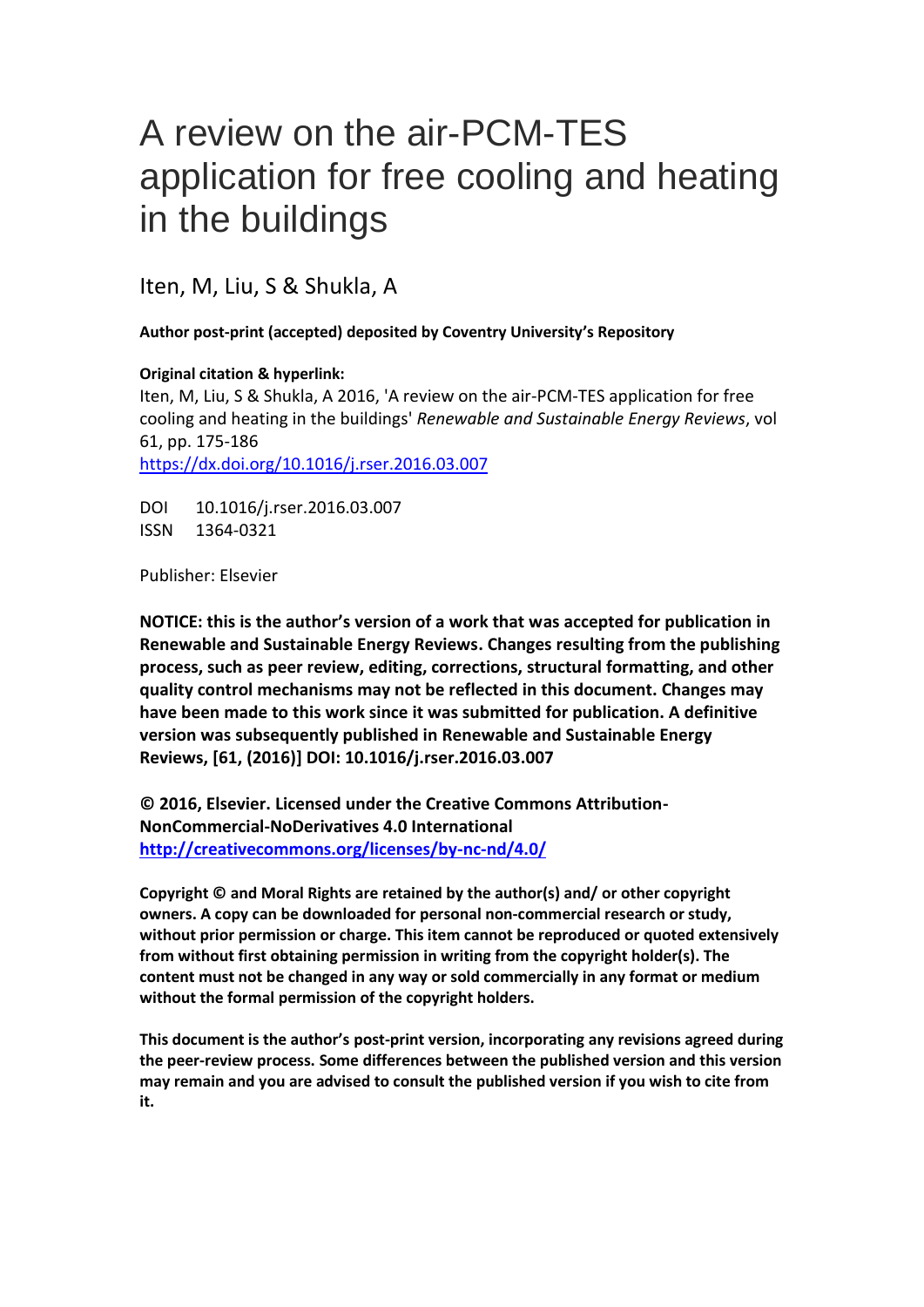**A review on the air-PCM-TES application for free cooling and heating in the buildings**

eMuriel Itensurname <mark>e</mark>Shuli <mark>Lius</mark> ⁎ shuli.liu@coventry.ac.uk <mark>e</mark>Ashish <mark>Shukla</mark>

School of Energy, Construction and Environment, Faculty of Engineering, Environment and Computing, Coventry University, CV1 5FB5FB, UK

**⁎**Corresponding author. Tel.: +44 24 7765 7822; fax: +44 2477658296.

#### **Abstract**

Thermal energy storage (TES) technologies incorporating phase change materials (PCM) are proving viable option for achieving energy efficiency economically in the buildings. This paper reviews the application of air-PCM-TES studies and technologies for the free cooling and heating of buildings. TES in general and air-PCM-TES in particular are discussed in this review. An extensive investigation on air-PCM-TES systems has been undertaken through passive and active methods and the advantages and disadvantages for each, are detailed. The thermal performances of these systems have been investigated through experimental and numerical approaches and listed in this paper. Passive methods e.g. use of PCMs in the building envelope present difficulty of exchanging a high rate of heat and therefore unsuitable for extreme climate. Therefore, active methods are adopted for extreme cli meet the demand. Overall, when the right method is applied, air-PCM-TES systems have shown to be effectively providing free cooling and heating of the buildings through auxiliary sources.

**Keywords:** Phase change materials (PCM); Thermal Energy Storageenergy storage (TES); Free cooling and heating

## **1 Introduction and background**

Research findings have indicated that buildings account for 40% of the world's energy consumption and contributing up to 30% of the annual greenhouse gas emissions [1]. The reduction of the energy consumption in buildings one of the priorities of the recent EU directives. The Energy Performance of Buildings Directive (EPBD) in 2002 requires all EU Member States to introduce a general framework and to set building energy codes based on the g approach [2,3]. The most energy consumption in buildings is associated to ventilation, heating and cooling systems [4]. The necessity of improving the energy efficiency of the built environment resulted in the development of better usage and conservation of energy for heating and cooling [5]. Thermal Energy Storage energy storage (TES) is useful technology for improving energy efficiency and energy saving [6]. TES in buildings can be implem heat (increasing and decreasing the temperature of the building envelopes, for example), or by latent heat (with the inclusion of Phase change Materials (PCMs) which increases thermal inertia) [7]. The use of PCMs has been in buildings prior to 1980. The first applications of PCMs were their use in heating and cooling applications by Telkes [8] and Lane [9.10]. Recently different applications for use of PCMs by several authors were developed cooling and heating continues and has also been considered for waste heat recovery, load levelling for power generation, building energy conservation and air conditioning [11]. Literature review shows that several studies the field of TES and PCMs. However, in depth review on Air-PCM-TES emphasising on free heating and cooling is still missing. The applications and the advantages and disadvantages for active and passive methods of Air-PCM-T discussed in this review, enabling researchers to identify and select the most appropriate method for the intended application.

# **2 Relevance of air‐PCM TES air-PCM-TES systems**

The necessity of improving the energy efficiency of the built environment has resulted in the development of various techniques of better usage and conservation of energy for heating and cooling [12]. Latent heat storage ( been qualified as the most efficient way to store thermal energy with higher storage density and smaller temperature changes when storing and releasing the heat [13,14]. In LHS systems, the thermal energy is stored as late substances undergoing a phase transition, e.g. the heat of fusion in the solid–liquid transition [15].

PCMs attract an abundance of research owing to three characters: the relative steady melting/freezing temperature in a certain range: the wide range of categories of PCMs such as organic, inorganic and eutectic with severa melting/freezing temperature and the high thermal density. Solar energy and TES hashave long been known for its passive design specifically using day time solar energy for heating and cold night-time ambient energy for coo free cooling. Free cooling is known as the process of storing the coolness of the night air to cool down the warm air during day time. Moreover, air-PCM-TES has been popular in buildings with the combination of Heating Ven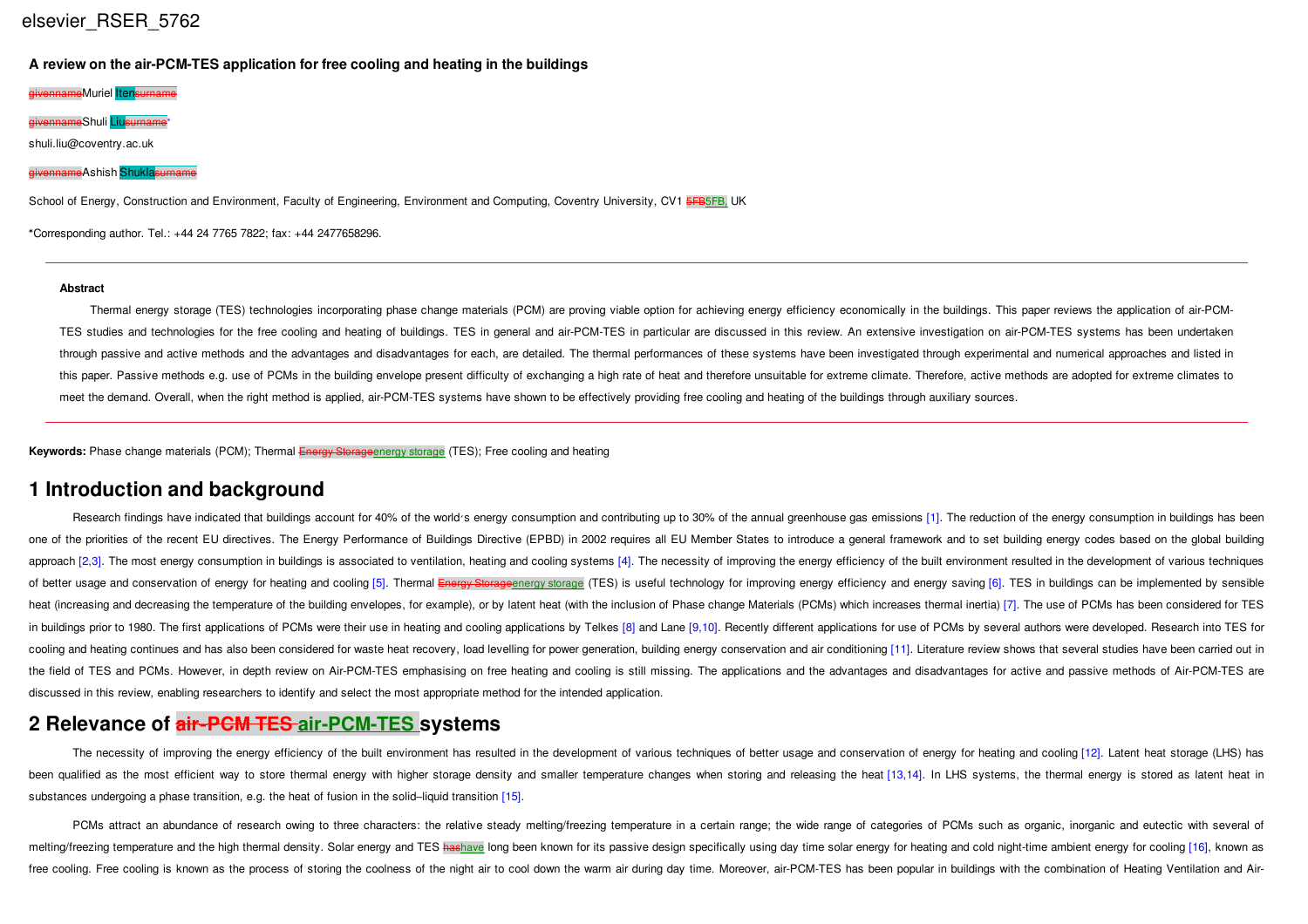Conditioning (HVAC) systems, supplied individually, or joined with construction materials in the construction wall, roof and ground. This review paper distinguished the air-PCM-TES systems in how the heat transfer fluid is actively) and through their location of the TES within the building. Some studies propose them mounted in the ceiling [17–20] others in the floor [21,22] and also near to the walls [16,23].

# **3 Major applications**

Based on the researches carried on by Zalba et al. [12], Regin et al. [24] and Kenisarin and Mahkamov [25] it is possible to summarizesummarise that the main applications of PCM TES PCM TES in buildings as listed in Table also classified as low temperature thermal storage technologies as presented in Fig. 1. The TES can be encapsulated and applied in different locations within the building or integrated directly into the buildings materials as both short-time or annual storages. The former usually uses the daily storage/release cycles, whilst the latter work on a season basis. In other words, for short time storages we can consider the heat storage during the release in the day time or vice versa. For annual storage, the heat is stored during the summer for its release in colder seasons or vice versa. LHS with PCMs can be categorized as active or passive space heating/ ooling-heating/cooling systems as shown in Fig. 2. In passive systems, PCMs can be encapsulated in building materials such as concrete, gypsum wallboards, ceiling or floor to increase their thermal storage capacity. Altern units using PCMs can be used with conventional active space heating and cooling systems to improve the overall thermal efficiency [43]. PCMs with a melting temperature between 20 °C and 32 °C were recommended for thermal s conjunction with both passive and active solar storage for heating and cooling in buildings [20],[26] Fig. 3.

**Table 1** PCM-TES applications [12,24,25].

| alt-text: Table 1                                                                 |
|-----------------------------------------------------------------------------------|
| PCM-TES applications in buildings                                                 |
| Passive Storage in buildings in bioclimatic building/architecture (HDPE+paraffin) |
| Cooling: use of off-peak rates and reduction of installed power, ice-bank         |
| Heating and hot water: using off-peak rate and adapting unloading curves          |
| Thermal storage of solar energy                                                   |
|                                                                                   |



**Fig. 1** Low temperature thermal storage technology classification.

alt-text: Fig. 1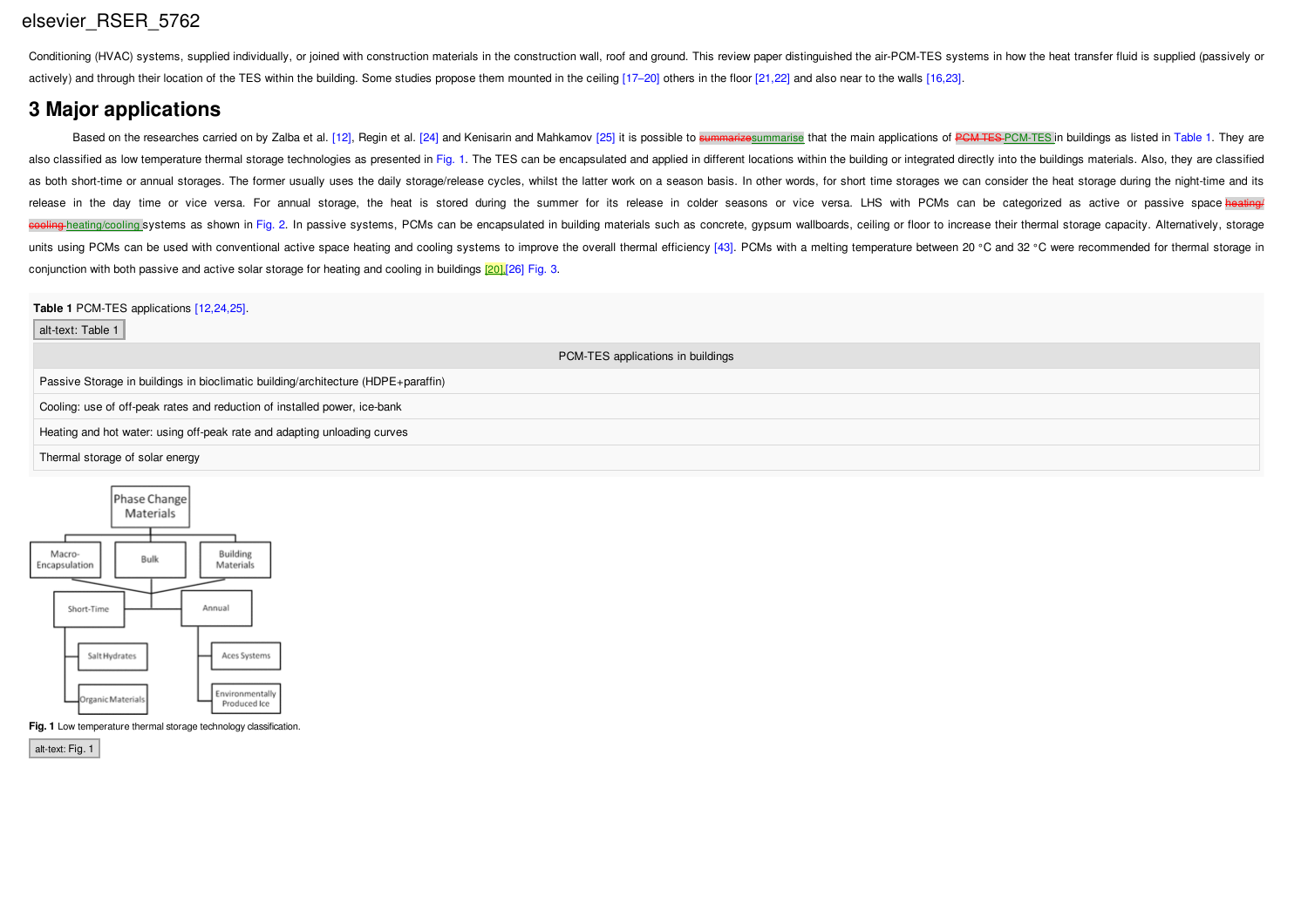



**Fig. 3** Heat flux of the buffer at different inlet air temperatures and airflows [20].

alt-text: Fig. 3

This paper reviews the active and passive methods of free cooling and heating in the buildings. Passive methods with TES integrated into several building components e.g. wallboards [27-32], glass [33], floor [34-36] or sol [37] and active methods with the integration of TES in the celling [17–20], underfloor [21,22] and walls [16,38].

#### **3.1 Free cooling and heating passive methods**

Latent heat thermal energy storage (LHTES) can be encapsulated into building materials or structures. The system is said to be passive as no conventional energy is needed. In free cooling, the concept of PCMs integrated in allows the PCM to absorb cold during the night time-night-time which begins the solidification process, and during the day the cold is released by the melting process of the PCM, resulting in a lower heat flow from outdoor the system can also be used for heating by utilising solar energy during the day. In passive methods, the stored heat or cold is automatically released when indoor or outdoor temperatures rise or fall beyond the melting po for the thermal energy management of the built environment include the thermal mass, which can contribute to the downsizing of air conditioning (AC)/heating equipment and the reduction of the AC/heating demand [41]. Lee et integration of a thin PCM layer into a wall via a thermal shield. It allowed the reduction of the peak heat flux by 51.3% and 29.7% for the south wall and west wall, respectively. The applications of PCM in structures of b separate plant and space. Therefore there are several studies about PCMs integrated into building materials (concrete, brick, glass, etc.) or components, such as wallboards, floors, ceilings and roofs, Table 2Table 2 and 3 integrated in wallboards have been intensively investigated due to the following advantages:

- **•** Being cheap and widely used in a variety of applications [42];
- **•** Capable of minimising the effect of large fluctuations in the ambient temperature on the inside temperature of the building [43] and
- **•** Twice greater than a room with conventional wallboards when the temperature was increased from 18.3 to 29.4 °C [25].

**Table 2** Passive methods: PCM integrated into wallboards.

| alt-text: Table 2 | ີ |  |  |
|-------------------|---|--|--|
| alt-text: Image 1 |   |  |  |
| alt-text: Image 2 |   |  |  |
| alt-text: Image 3 |   |  |  |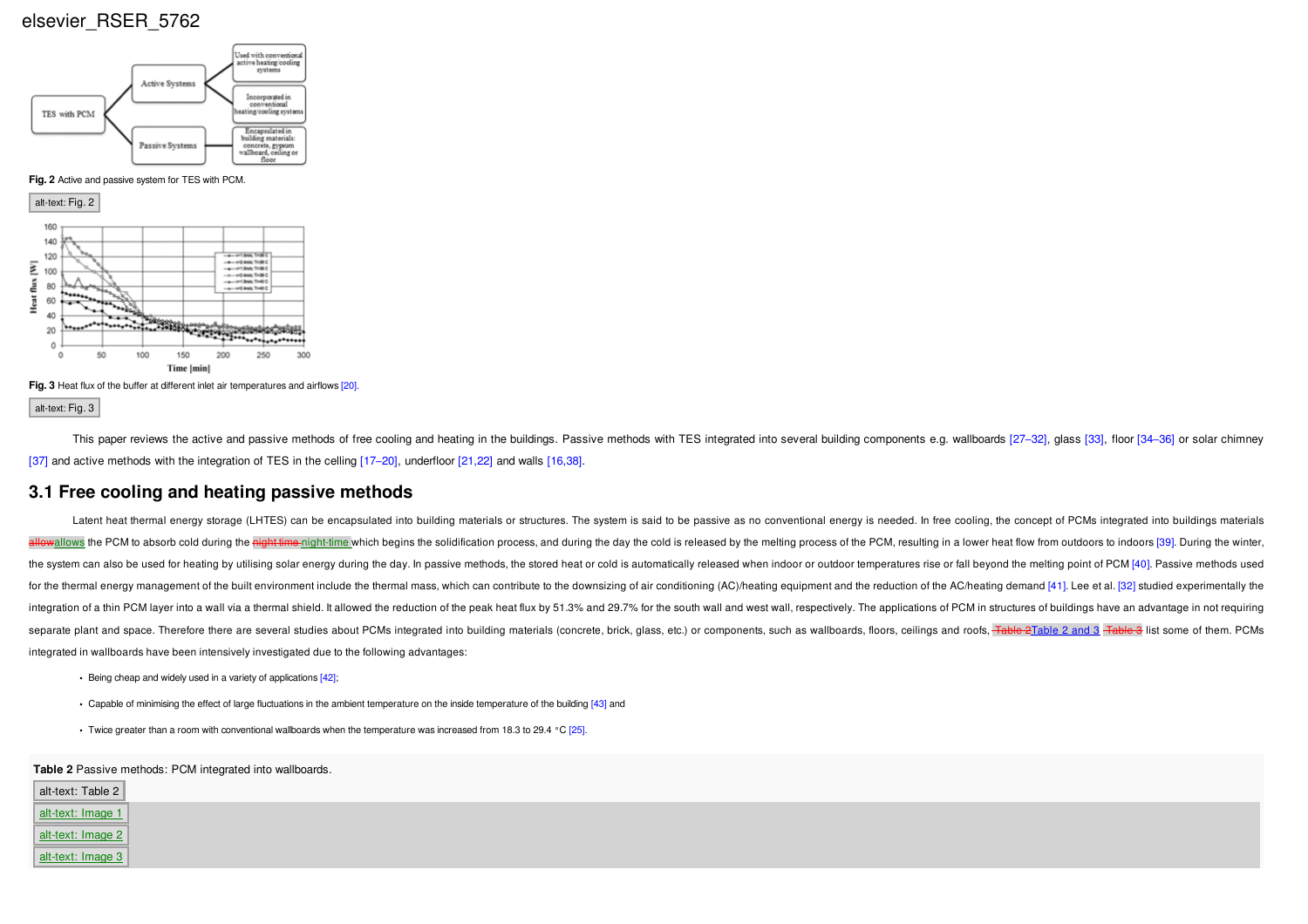$\overline{\mathbb{R}^n}$ 

| alt-text: Image 4<br>alt-text: Image 5<br>alt-text: Image 6 |                                                                          |                                                                                                                                                                                                                                                                                                                                                                                                                                       |        |
|-------------------------------------------------------------|--------------------------------------------------------------------------|---------------------------------------------------------------------------------------------------------------------------------------------------------------------------------------------------------------------------------------------------------------------------------------------------------------------------------------------------------------------------------------------------------------------------------------|--------|
| Structure   Images                                          |                                                                          | <b>Outcomes</b>                                                                                                                                                                                                                                                                                                                                                                                                                       | Ref.   |
| Walls                                                       | zero-flux<br>room<br>wall<br>niess PCM<br>lischarged                     | The maximum diurnal energy storage occurs at a value of the PCM melt temperature that is close to the average room temperature in most circumstances. The diurnal storage achieved in<br>practice may be limited to the 2 range 300–400 kJ/m, even if the wallboard has a greater latent capacity                                                                                                                                     | $[27]$ |
|                                                             | Fibre cement 6 mm<br>VIP 17 mm<br>PCM panel 25 mm<br><b>Bourged 5 mm</b> | In summer the amplitude of the temperature inside the cell with PCM is decreased by 20 °C on a daily cycle. In winter, this prevents negative indoor temperature whilst the temperature of the<br>cell without PCM is $-9$ °C and that the outside temperature is below $-6$ °C                                                                                                                                                       | $[28]$ |
|                                                             | C. Chen et al./Ener<br>New PCM layer                                     | Applying proper PCM to the inner surface of the north wall in the ordinary room can not only enhance the indoor thermal comfort dramatically, but also increase the utilisation rate of the solar<br>radiation. The reduction in heating energy consumption led to energy saving. The energy saving rate of heating season $\eta$ can get to 17% or higher. So the energy is effectively used and saved<br>obviously                  | $[29]$ |
| Walls                                                       | Wall with PCM                                                            | This stored energy prevents building rooms from overheating during hot days, and during the night, the released energy increases the minimum air temperature. On the whole, PCM allows a<br>decrease in temperature fluctuations inside rooms                                                                                                                                                                                         | $[30]$ |
|                                                             | winde<br>5                                                               | The analytical results show that: the optimal phase change temperature depends on the average indoor air temperature and the radiation absorbed by the PCM panels; the interior PCM has<br>little effect on average indoor air temperature; and the amplitude of the indoor air temperature fluctuation depends on the product of surface heat transfer coefficient and area of the PCM panels<br>in a lightweight passive solar room | $[31]$ |
|                                                             |                                                                          | At the optimal locations, the peak heat flux reductions were 51.3% and 29.7% for the south wall and the west wall, respectively. The maximum peak heat flux time delays were 6.3 h in the<br>south wall and 2.3 h in the west wall. The maximum daily heat transfer reductions were 27.1% in the south wall and 3.6% in the west wall                                                                                                 | $[32]$ |

**Table 3** Passive methods: PCM integrated into glass, floors and roofs.

alt-text: Table 3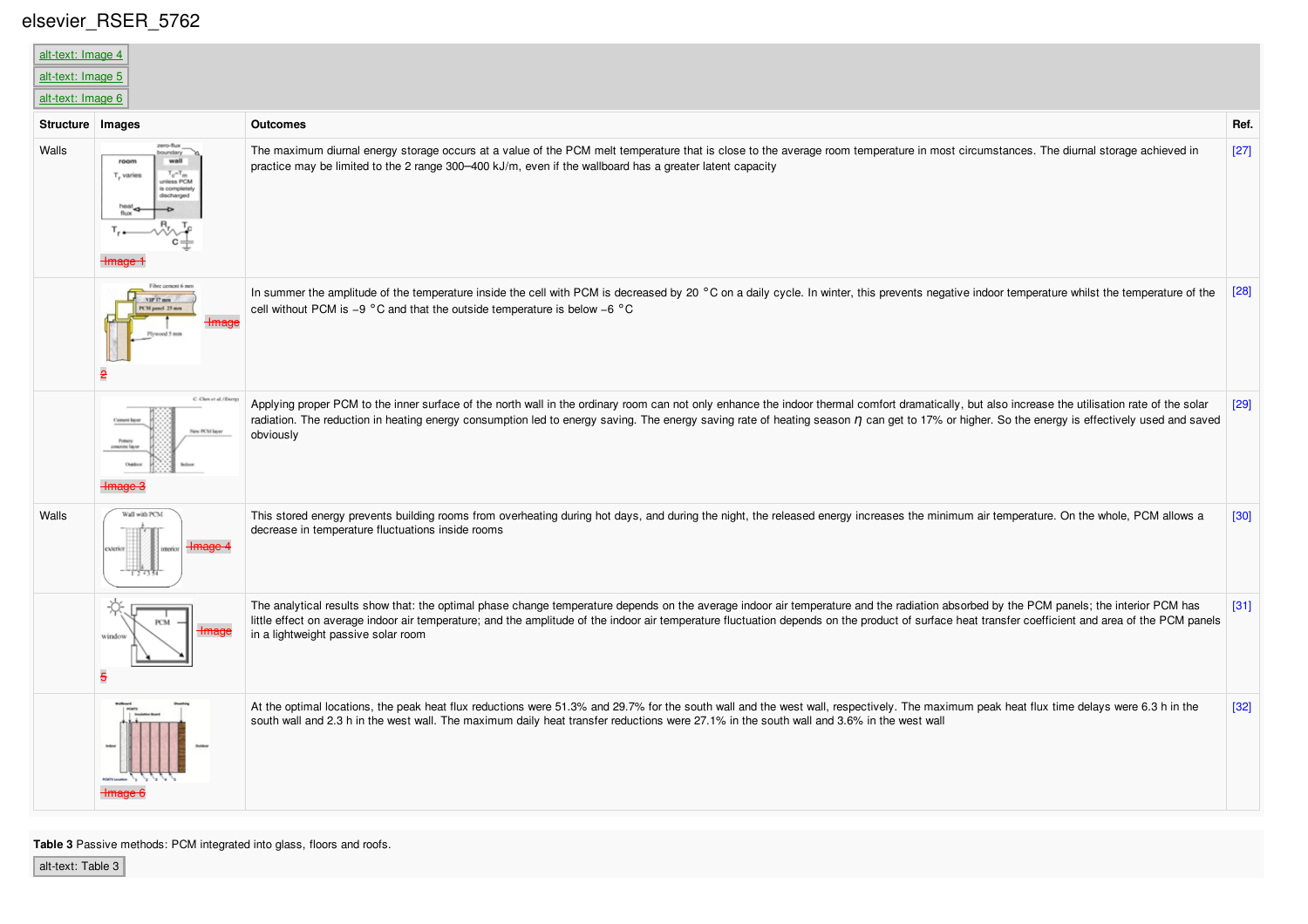| alt-text: Image 7<br>alt-text: Image 8<br>alt-text: Image 9 |                                                                 |                                                                                                                                                                                                                                                                 |        |
|-------------------------------------------------------------|-----------------------------------------------------------------|-----------------------------------------------------------------------------------------------------------------------------------------------------------------------------------------------------------------------------------------------------------------|--------|
| alt-text: Image 10<br>alt-text: Image 11                    |                                                                 |                                                                                                                                                                                                                                                                 |        |
| Structure                                                   | Images                                                          | Outcomes                                                                                                                                                                                                                                                        | Ref.   |
| Glass                                                       |                                                                 | Up to 1186 W/m <sup>2</sup> of latent thermal storage. Average 8-14 h latent storage. It reduces the average interior room temperatures by 4 °C-12 °C. In the winter it creates an average reduction of<br>heating Load by 150-200 kW h/m <sup>2</sup> per year | $[33]$ |
| Floor                                                       | PCM plate<br><b>Insulation Second</b>                           | The heat of fusion and the thermal conductivity of PCM should be larger than 120 kJ/kg and 0.5 W/(mK); the thickness of PCM plate should not be larger than 20 mm and the air-gap between<br>PCM plats and the floor should be as smaller as possible           | $[34]$ |
| Roof                                                        |                                                                 | A double layer PCM incorporated in the roof is suggested and recommended to narrow indoor air temperature swing and to suit for all seasons                                                                                                                     | $[35]$ |
|                                                             |                                                                 | The heat gain is reduced when the PCM is incorporated in the roof and the conical geometry of the PCM container is the best in term of thermal effectiveness. The heat flux at the indoor space<br>can be reduced by up to 39%                                  | $[36]$ |
| Solar                                                       | $\frac{1}{2}$<br>$\begin{array}{c} 108 \\ R\,gg \\ R\,m\,bar\,$ | The results showed that the inclusion of the PCM to a solar chimney reduces the air flow during charging period but increase it during discharging period compared with the solar chimney without<br><b>PCM</b>                                                 | [37]   |

However, PCM wallboards also present some disadvantages:

- The heat storage is limited by the low value of the heat transfer coefficient (*h<sub>c</sub>*) between the air and the wallboards [25,44];
- **•** Presence of an unpleasant odour in the room with the PCM wallboard [45];
- **•** Layer of corrosion formed on some metallic (copper and aluminium) surfaces in the room with PCM due the vaporisation of impurities from the fatty acids [46];
- **•** PCMs without the addition of fire retardants, organic PCMs had unacceptable flammability characteristics [25]; and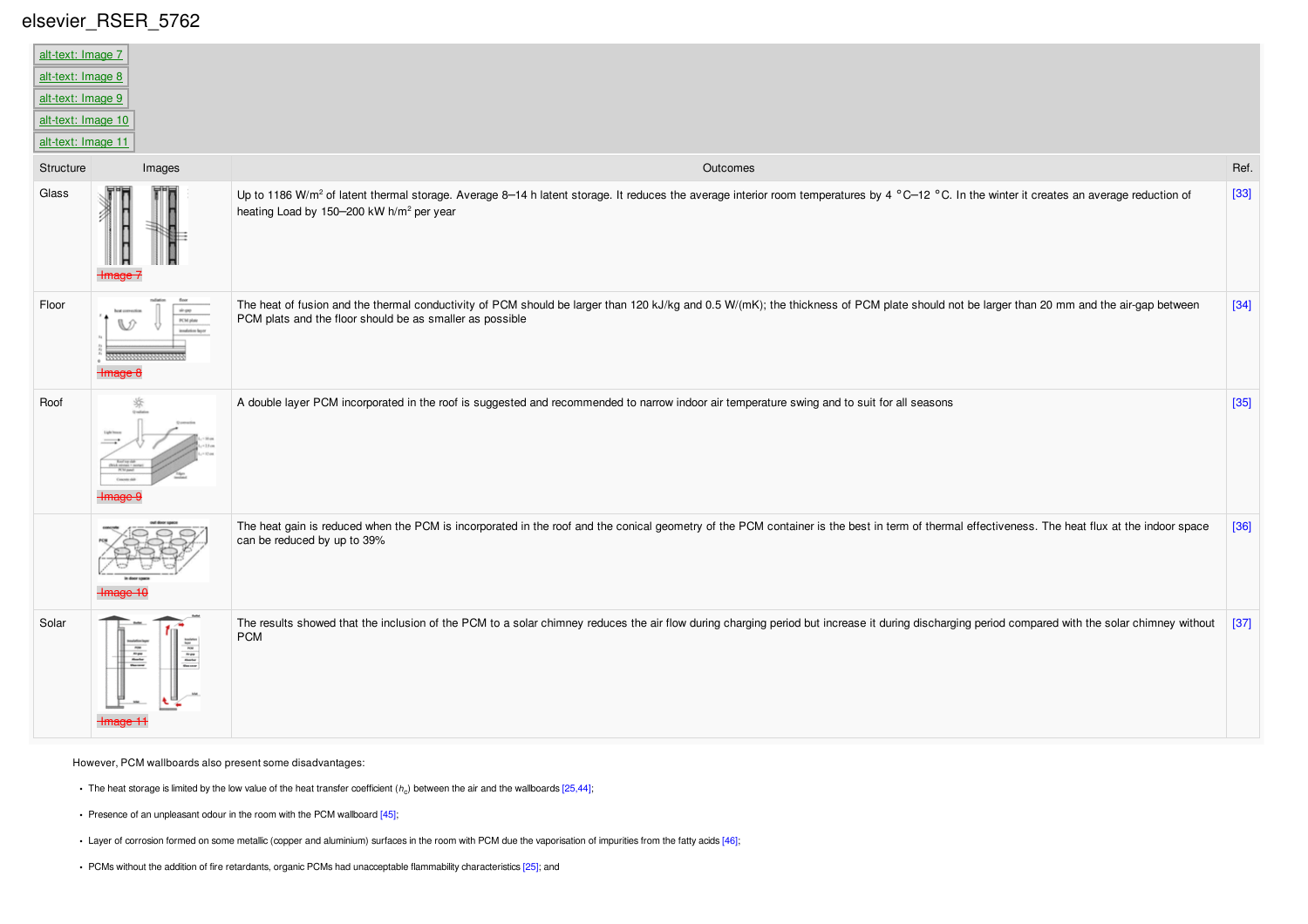**•** Any replacement of the PCM wallboards will affect the aesthetic of the room.

David et al. [47] demonstrated that even accounting for the possibility of having mixed convection in both laminar and turbulent regimes, the use of the most common correlations available in the literature would still prov h<sub>c</sub>≤2.5 W/m<sup>2</sup> °C for limited temperature differences between wall and air (T<2 °C). This implies a poor heat transfer between the wallboard and the indoor environment, thus reducing the daily thermal energy storage in t potential [38].

The main problem with incorporating PCMs in the building envelope is the difficulty of exchanging a high rate of heat between the air and the PCM. Passive ways for cooling may also not be as effective in extreme climate co because of the outdoor ambient air temperature does not decrease sufficiently at night. Stetiu and Feustel [48] found that for climates with relatively high ambient temperatures (above 18 °C) during the night, it would be wall surfaces to facilitate good heat exchange.

## **3.2 Free cooling active methods**

Free cooling is based on the use of the coolness of a source, such as outside air, to cool down buildings. If, for example the night coldness is stored and thit reedutilised during daytime to achieve comfort temperatures i ventilation can be either totally eliminated during the day time or at least can be limited only to certain periods [49]. As there will be no need for energy to produce a cold source, this process is commonly known as free accomplished through LHTES systems improving the cooling potential of mechanical ventilation systems [50], or even helping reduce the size of the mechanical ventilation systems. This provides more favourable temperatures a conditions [23]. The main advantages of free cooling are: cooling with reduction of greenhouse gases and the maintenance of excellent indoor air quality within the building [50]. For free cooling systems, PCMs have to be s temperature is within the range of human comfort. For instance, in summertime, the human comfort zone lies between 23 °C and 27 °C [51]. In order to achieve sufficient heat transfer, the temperature difference between the temperature of the PCM should be within the range of 3-53-5 °C [51]. Table 4 lists the studies on active methods for free cooling applications. An active free cooling system is said to be active because of the use of elect (the night coolness for example) and the storage of this coolness is ensured with an active system. In active methods, storage as heat transfer fluid (HTF) is actively moved known as forced convection. This can operate opt temperature. It has the potential not only to significantly impact on energy consumption, but to reduce it to a small fraction of its current level. Only the energy consumption for a fan remains [52]. This type of systems charging/discharging of the PCM, thus *eptimizingoptimising* the performance of the whole system. However, if the system is not sufficiently designed, it can be ineffective. The key benefits of using the storage system as can be summarised as a reduction in equipment size, capital cost savings, energy saving, operational cost savings, peak power savings and improved system operation [53]. [54] and [55]. One of the first experimental works o ventilation system was from Turnpenny et al. [17]. In this study, the coldness of the night air was stored in the PCM and discharged during the daytime. The novelty was not only that the night ventilation system used LHS s heat pipe embedded in the PCM (Table 4). In this study it was possible to achieve 70-9070-90 W for the outside air and the PCM difference temperature was around 12 °C, although to melt and freeze the PCM in a practical tim difference above 15 °C is needed. Another innovative study with active free cooling systems was developed by Yanbing et al. [18]. In this study LHTES (PCM Packed Bed Storage -NVP) system was mounted above the ceiling and s 4). At night the cooled outside air was blown through the LHTES system to solidify the PCM. During the daytime the air circulated between the LHTES system and the room, so the cold stored within the PCM was discharged into rate in the night-time was 0-1000-1000 W and in the daytime was 0-3000-300 W. Butala and Stritih [20] also suggested TES mounted above the ceiling (Table 4) and it was observed that for air inlet temperatures of 26 °C, 36 varying between 1.5 m/s and 2.4 m/s, the heat flux released into the room varied between 10 and 145 W.

#### **Table 4** Summary of active systems for free cooling of building.

alt-text: Table 4

| Ref.   | Objectives of the study                                                                                                                         | Key arguments                                                                                              | <b>PCM</b><br>considered | Geometry of<br><b>PCM</b><br>structure | PCMs location and system<br>design | Type of<br>heat<br>exchanger | Methodology                                                 | Major results                                                                                                |
|--------|-------------------------------------------------------------------------------------------------------------------------------------------------|------------------------------------------------------------------------------------------------------------|--------------------------|----------------------------------------|------------------------------------|------------------------------|-------------------------------------------------------------|--------------------------------------------------------------------------------------------------------------|
| $[17]$ | Development of latent heat storage unit<br>incorporating heat pipe (novel since it is reversible)<br>embedded in PCM for free cooling buildings | LHS incorporating reversible<br>heat pipe<br>finning<br>incorporate<br>0f<br>arrangements spiral wire fins |                          | Cylindrical<br>PCM jacket              | Ceiling<br><b>BAY</b><br><br>alt-  | Heat pipe                    | Experimental<br>and<br>Mathematical<br>(one-<br>dimensional | Heat<br>transfer rate of 40<br>W over a melting<br>period of 19 h for a<br>temperature<br>difference of 5 °C |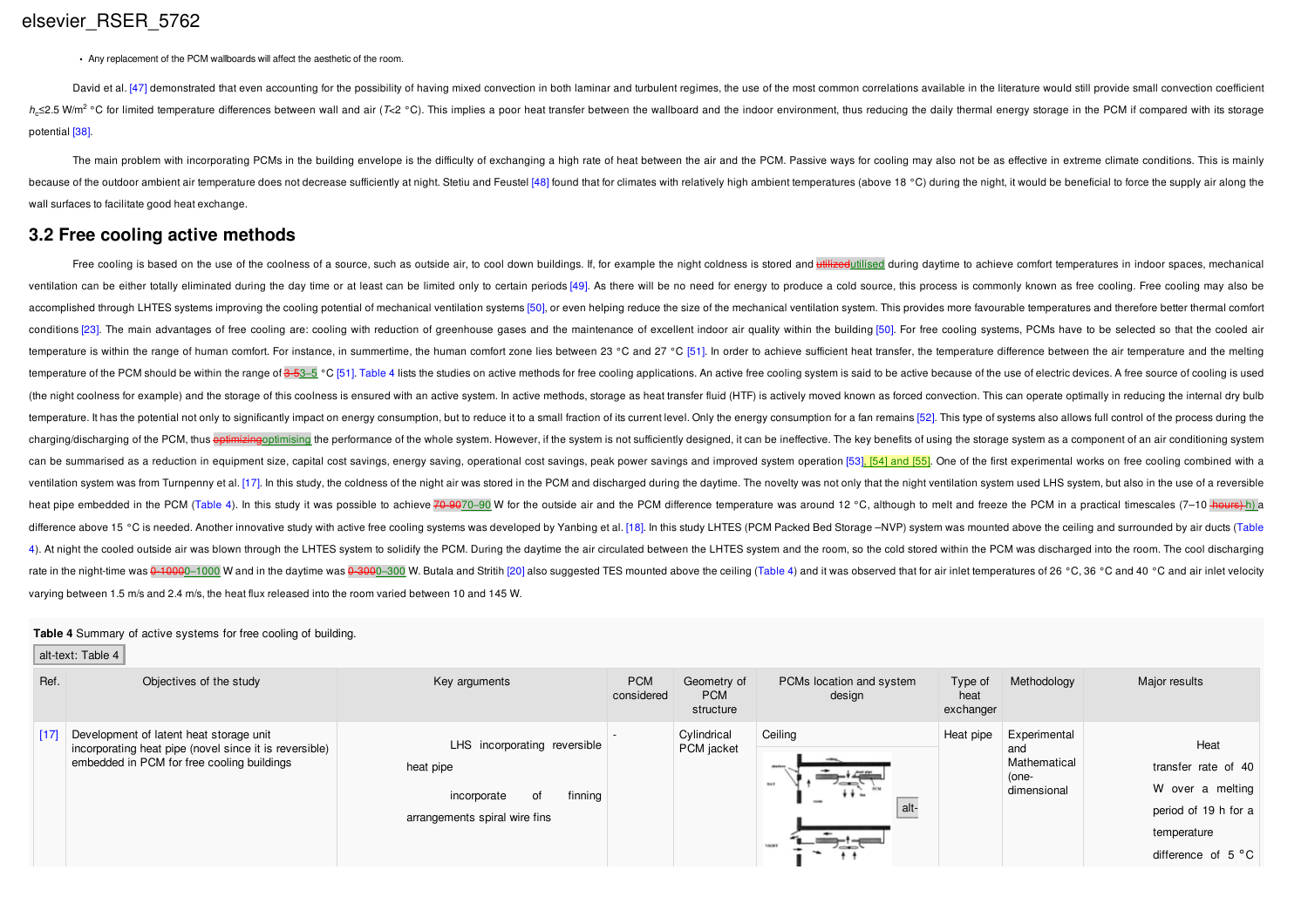elsevier\_RSER\_5762

|        |                                                                                                                                                                                                                          |                                                                                         |       |                                         | text: Image 12                                                                                                                                                                      |                                                |                                                         | between air and<br><b>PCM</b><br>Heat<br>storage of 270W h<br>over 8hours<br>Large<br>temperature<br>difference of 15 °C<br>between the air and<br>PCM was needed<br>to melt and freeze<br>the material in a<br>practical time scale<br>$(7-10h)$ |
|--------|--------------------------------------------------------------------------------------------------------------------------------------------------------------------------------------------------------------------------|-----------------------------------------------------------------------------------------|-------|-----------------------------------------|-------------------------------------------------------------------------------------------------------------------------------------------------------------------------------------|------------------------------------------------|---------------------------------------------------------|---------------------------------------------------------------------------------------------------------------------------------------------------------------------------------------------------------------------------------------------------|
| $[54]$ | Improvement of previous study through: new fins<br>arrangement (plate fins arranged longitudinally<br>along the PCM end of the heat pipe); guaranty of<br>full contact between all the extend surface and the<br>PCM gel | Ceiling fan with model with 3<br>blades                                                 |       | Cylindrical<br>PCM jacket               | Ceiling<br>alt-<br>text: Image 13                                                                                                                                                   | Heat pipe                                      | Experimental                                            | Heat<br>transfer rate of 200<br>W is sufficient for<br>the summer load<br>Heat<br>storage of 100 W<br>can be stored over<br>2-3 hours                                                                                                             |
| $[18]$ | Analyse of thermal behaviour of a proposed Night<br>Ventilation with PCM Packed Bed Storage (NVP)                                                                                                                        | Predict energy consumption<br>;-Air flow resistance<br>:-Convective heat transfer       | RT 25 | Plates PCM<br>packed bed<br>storage     | Ceiling<br>Outside air<br>سنت البنين الأنبي الأنبي البنين<br>$rac{1}{(right)}$<br><b>Contract Contract Contract</b><br>Outlet air<br>alt-<br>PCM<br>(day & night)<br>text: Image 14 | Direct<br>contact<br>between<br>PCM and<br>air | Experimental<br>and<br>Mathematical                     | Convective<br>transfer<br>heat<br>coefficient is 12 to<br>19 W/m <sup>2</sup> . $\degree$ C<br>Air<br>flow<br>resistance through<br>PCM is less than<br>20 Pa<br>$\overline{z}$                                                                   |
|        | [14] Study of free cooling with night ventilation system                                                                                                                                                                 | Determination of the mains<br>influence<br>for<br>parameters<br>melting/freezing of PCM | RT 25 | Plates of<br>encapsulated<br><b>PCM</b> | Inergy Stoneg                                                                                                                                                                       | Direct<br>contact<br>between<br>PCM and<br>nir | Experimental,<br>Statistical<br>method and<br>Empirical | Relative<br>duration of<br>long<br>$(4h)$ and<br><b>Inading</b>                                                                                                                                                                                   |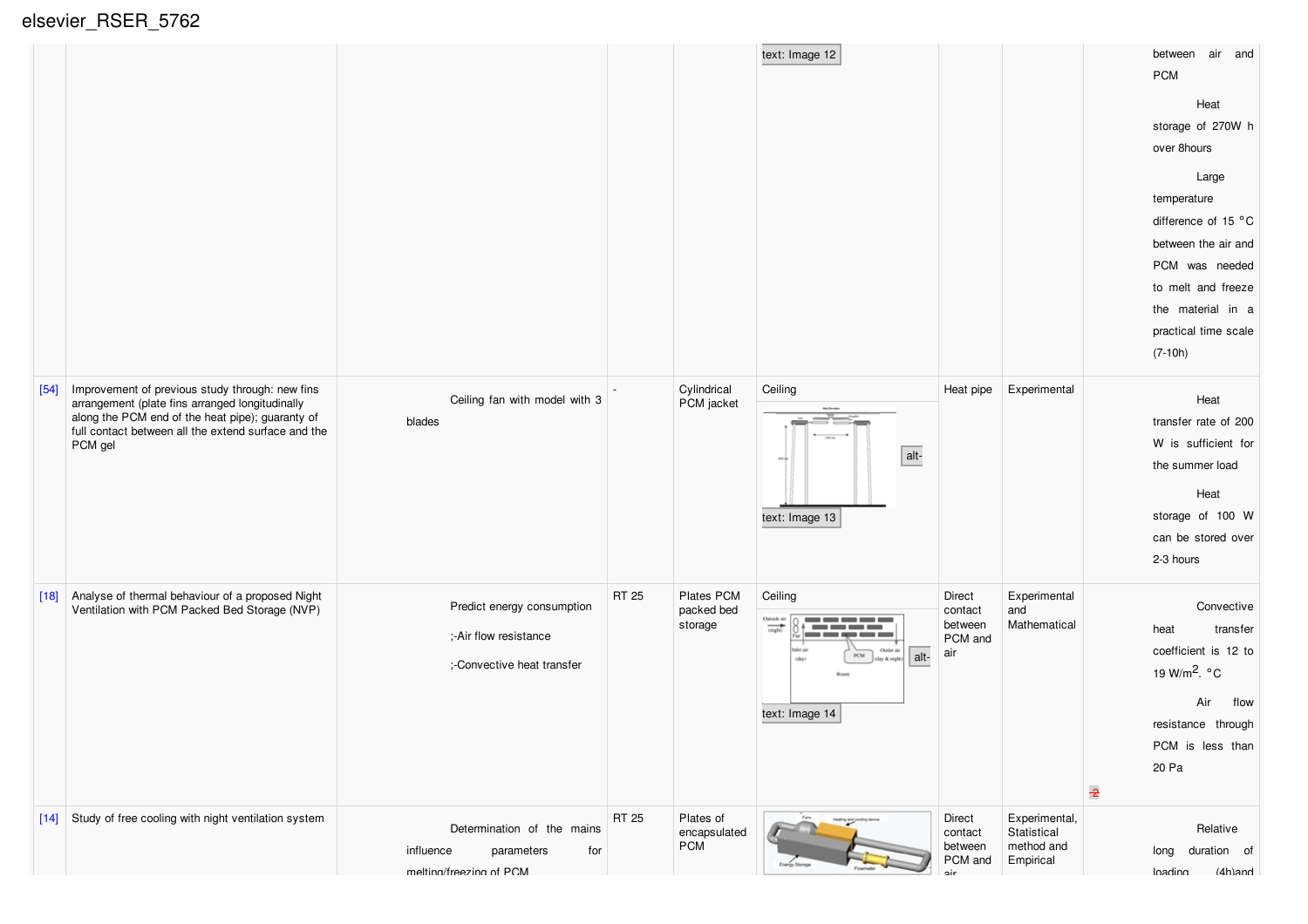|        |                                                                                                    | moning novemy or roun                                                                                                            |       |                                         |                                                                   | aıı                                            |                                                             | $\mathbf{u}$<br><b>IVUUIIIY</b>                                                                                                                                                                                                                                                                                                              |
|--------|----------------------------------------------------------------------------------------------------|----------------------------------------------------------------------------------------------------------------------------------|-------|-----------------------------------------|-------------------------------------------------------------------|------------------------------------------------|-------------------------------------------------------------|----------------------------------------------------------------------------------------------------------------------------------------------------------------------------------------------------------------------------------------------------------------------------------------------------------------------------------------------|
|        |                                                                                                    |                                                                                                                                  |       |                                         | alt-text: Image 15                                                |                                                |                                                             | unloading<br>(8h)<br>process<br>Very high<br>power consumption<br>of the fans                                                                                                                                                                                                                                                                |
| $[22]$ | Predict the heat transfer coefficient to estimate the<br>amount of exchanged heat                  | dimensional<br>Creation<br>of<br>numbers to predict heat transfer<br>coefficient                                                 | GR 25 | Packed bet of<br>PCM granules           | Air flow motor<br>alt-<br>text: Image 16                          | Direct<br>contact<br>between<br>PCM and<br>air | Experimental,<br>Numerical<br>and<br>Computer<br>simulation | Exchanged<br>heat per unit time<br>and unit area is<br>proportional to the<br>face velocity and<br>the difference of<br>temperature in the<br>PCM packed bed<br>Heat<br>transfer coefficient<br>can be<br>used to<br>estimate<br>the<br>of<br>amount<br>exchanged<br>heat<br>and time required<br>phase<br>transformation to<br>be completed |
| $[21]$ | Ventilation system with packed bed of granules<br>containing PCM in air supply ducts (for cooling) | Definition of factor "latent<br>heat corresponding to flow rate, $(D^1)$ "<br>Definition of factor load ratio<br>$(n^2)$<br>$+2$ | GR 25 | Plates of<br>encapsulated<br><b>PCM</b> | Under floor<br>alt-text:<br>$\mathbf{\Xi}$ is the set<br>Image 17 |                                                | Experimental<br>and<br>Computer<br>simulation               | It is found<br>the<br>benefit<br>that<br>depends more on<br>the range of daily<br>temperature<br>variation than on<br>average<br>temperature<br>Reduction<br>of ventilation load<br>is by 62.8% (for                                                                                                                                         |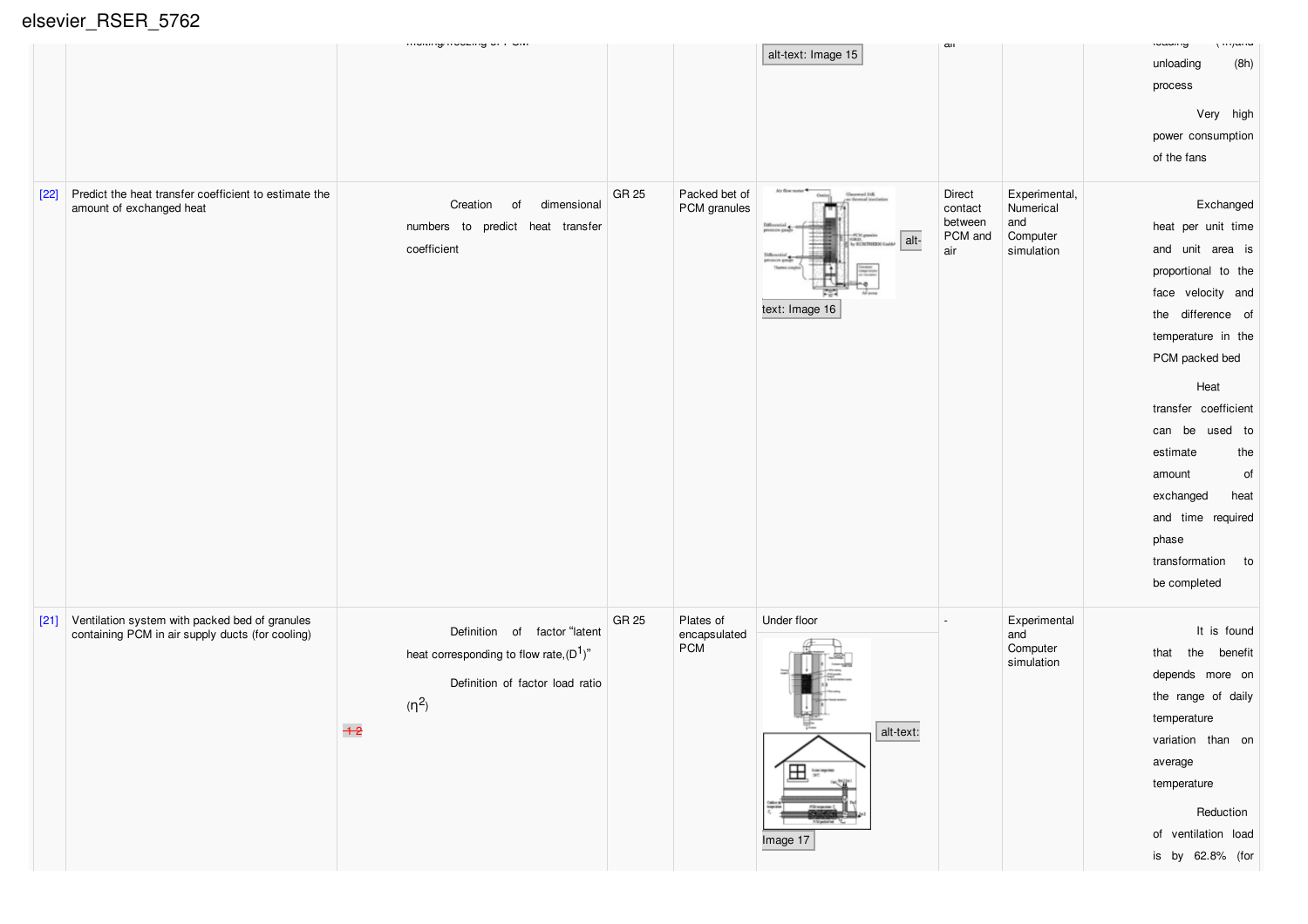|        |                                                                                                             |                                                                                                                   |                                            |                                                                                  |                               |                                                |                                  | Kyoto)                                                                                                                                                                                                                                                                                                                                                  |
|--------|-------------------------------------------------------------------------------------------------------------|-------------------------------------------------------------------------------------------------------------------|--------------------------------------------|----------------------------------------------------------------------------------|-------------------------------|------------------------------------------------|----------------------------------|---------------------------------------------------------------------------------------------------------------------------------------------------------------------------------------------------------------------------------------------------------------------------------------------------------------------------------------------------------|
| $[56]$ | Improvement of previous study through: graphite<br>compounded material with PCM to enhance heat<br>transfer | Designing a TES using air<br>and porous matrix of graphite<br>embedded into the PCM for efficient<br>free cooling | <b>RT 25</b>                               | Plates of<br>encapsulated<br><b>PCM</b><br>embedded<br>into a graphite<br>matrix | alt-<br>text: Image 18        | Direct<br>contact<br>between<br>PCM-air        | Experimental<br>and<br>Numerical | Response<br>time much lower<br>(50% in time)<br>Power<br>consumption of the<br>fans is decreased<br>by 50%<br>Very low<br>reduction of the<br>energy is stored (12<br>and 20%) based on<br>the storage volume<br>occupied by the<br>graphite                                                                                                            |
| $[19]$ | Free cooling of buildings                                                                                   | The possibility of use of<br>phase change materials integrated<br>into a building is explored                     |                                            | Plates of<br>encapsulated<br><b>PCM</b>                                          | Ceiling<br>alt-text: Image 19 | Direct<br>contact<br>between<br>PCM and<br>air | Mathematical                     | Heat<br>transfer coefficient<br>between the airflow<br><b>PCM</b><br>the<br>and<br>increases<br>significantly when<br>the surface is rough<br>compared<br>to a<br>smooth<br>surface<br>(valid for toughness<br>of 0.02 m)<br>Heat<br>transfer coefficient<br>for air velocity of 4<br>m/s ranges within<br>16-30 W/m <sup>2</sup> . °C<br>$\rightarrow$ |
| $[22]$ | Remove the cooling load in the room                                                                         | floor<br>New<br>supply                                                                                            | $C_6H_{34}$ and<br>$air \mid C_{10}H_{20}$ | Packed bed<br>of the                                                             | Floor                         | <b>Direct</b><br>contact                       | Experimental<br>and              | 89%<br>0f                                                                                                                                                                                                                                                                                                                                               |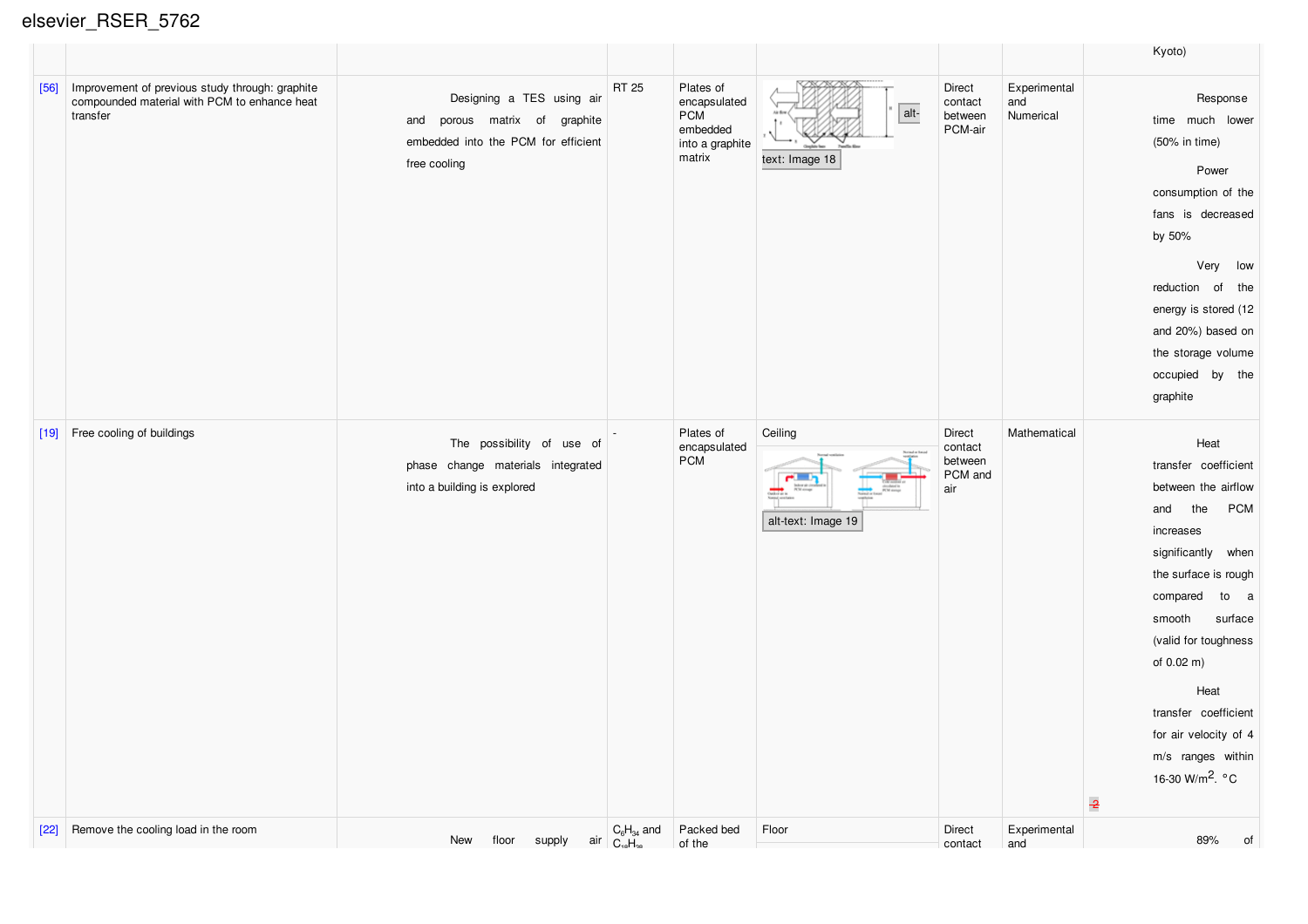|        |                                                 | conditioning system<br>;-Performance<br>of<br>charge/discharge experiments<br>to<br>simulate office air conditioning over<br>24 h periods                                                                                                         | $-10.30$    | granular PCM                                                                    | alt-text: Image 20                                                                                              | - - - - - - - -<br>between<br>PCM-air          | Computer<br>Simulation                     | daily cooling load<br>be stored<br>could<br>each night for 30<br>mm thick packed<br>bed of the granular<br>${\sf PCM}$<br>1.79<br>MJ/m <sup>2</sup><br>heat<br>storage by the end<br>of each night that<br>allowed a daytime<br>conditioning<br>air<br>limited to 3h                                          |
|--------|-------------------------------------------------|---------------------------------------------------------------------------------------------------------------------------------------------------------------------------------------------------------------------------------------------------|-------------|---------------------------------------------------------------------------------|-----------------------------------------------------------------------------------------------------------------|------------------------------------------------|--------------------------------------------|---------------------------------------------------------------------------------------------------------------------------------------------------------------------------------------------------------------------------------------------------------------------------------------------------------------|
| $[23]$ | Free cooling of low energy building using LHTES | LHTES integrated into a<br>mechanical ventilation system<br>LHTES optimization made for<br>selected parameters: PCM's phase<br>change temperature range, PCM<br>melting temperature and ratio of the<br>PCM's mass to the air volume flow<br>rate | <b>RT20</b> | Cylindrical<br>LHTES filled<br>with spheres<br>of<br>encapsulated<br><b>PCM</b> | Case 1<br>Case 2, 3<br>$-7a$<br>alt-<br>C  <br>$-16$<br>$-$<br>um Cose 4<br>um Case 4<br>$-1$<br>text: Image 21 | Direct<br>contact<br>between<br>PCM and<br>air | Numerical<br>and<br>Computer<br>Simulation | LHTES<br>with $6.4 \text{ kg/m}^2$ of<br>PCM of floor area<br>offers<br>suitable<br>comfort<br>thermal<br>conditions<br><b>LHTES</b><br>can be used as<br>heat storage during<br>the<br>winter<br>if<br>ventilation system<br>is combined with an<br>air solar collector or<br>a ventilated façade<br>element |
|        | [20] Free cooling of buildings                  | Study of the ceiling and floor<br>free cooling principle, as well as<br>passive cooling                                                                                                                                                           | RT 20       | Plate<br>incorporating<br>fins                                                  | Ceiling<br><b>POR</b><br><b>POM</b><br>alt-<br>text: Image 22                                                   | Direct<br>contact<br>between<br>PCM and<br>air | Experimental                               | After 200<br>min the outlet air<br>temperature equals<br>inlet<br>the<br>air<br>temperature                                                                                                                                                                                                                   |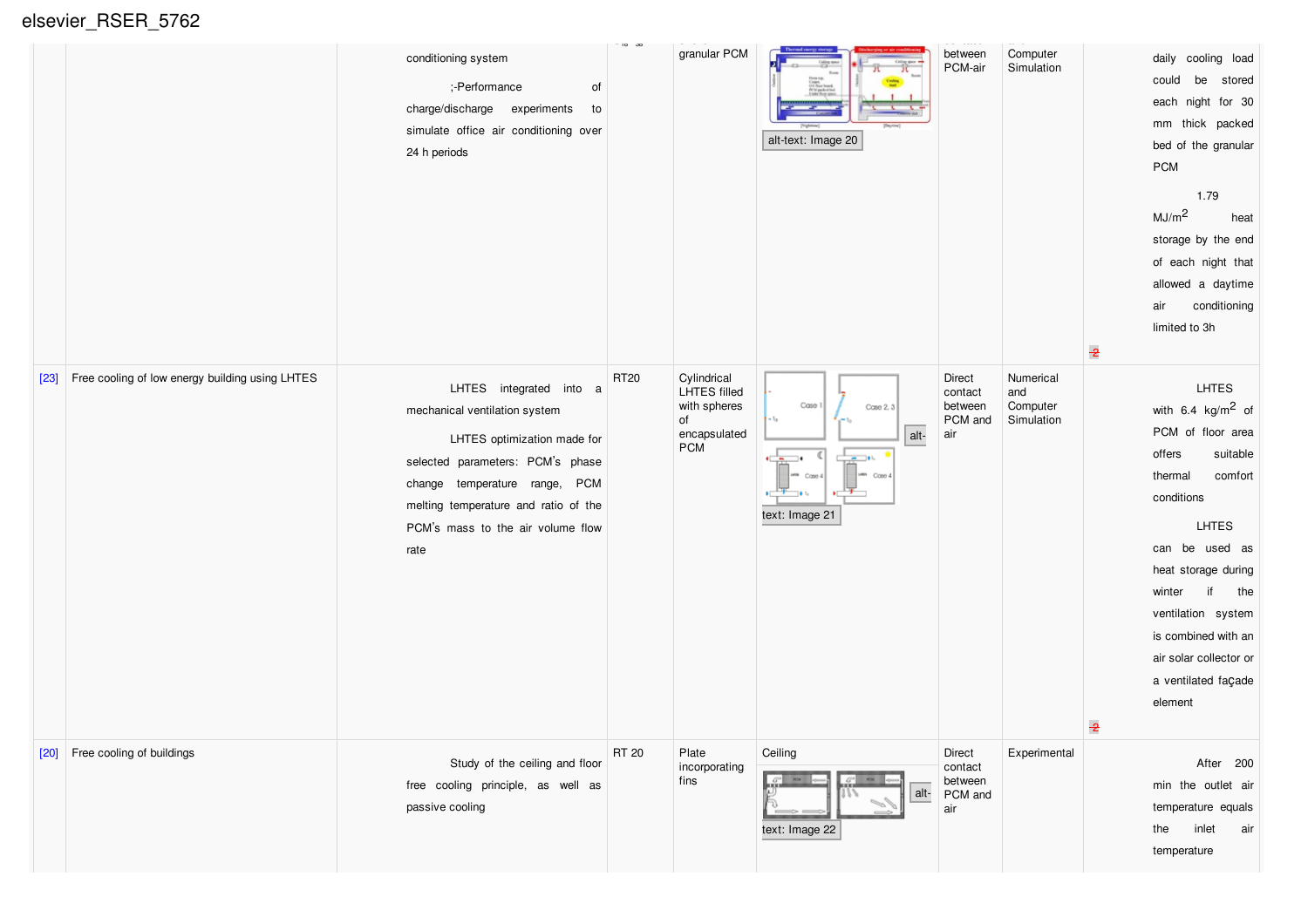elsevier\_RSER\_5762

|                                     |                                                                                                                                                                                                                                                                                                                                  |                          |                              |                                                |                                               | Bigger<br>difference of the air<br>inlet<br>temperature<br>environment<br>and<br>temperature<br>reduces the time<br>for cooling<br>Higher<br>airflow<br>reduces<br>lightly the time for<br>cooling                                                                                                                                                                                                                                                                                                                           |
|-------------------------------------|----------------------------------------------------------------------------------------------------------------------------------------------------------------------------------------------------------------------------------------------------------------------------------------------------------------------------------|--------------------------|------------------------------|------------------------------------------------|-----------------------------------------------|------------------------------------------------------------------------------------------------------------------------------------------------------------------------------------------------------------------------------------------------------------------------------------------------------------------------------------------------------------------------------------------------------------------------------------------------------------------------------------------------------------------------------|
| Free cooling of buildings<br>$[57]$ | Modular<br>heat<br>exchanger<br>developed: shell and tube type<br>exchanger with PCMs in the shell<br>portion of the module and passage for<br>the flow of air through the tubes.<br><b>PCM</b><br>Determine<br>the<br>solidification characteristics and to<br>verify the suitability of the selected<br>geometrical dimensions | Cylindrical<br>container | alt-text:<br>500<br>Image 23 | Direct<br>contact<br>between<br>PCM and<br>air | Experimental<br>and<br>Computer<br>Simulation | The<br>air<br>provided<br>spacer<br>between<br>the<br>module<br>increases<br>the retention time<br>of the air for better<br>heat transfer<br>$-$ The<br>increase<br>in the<br>surface<br>heat<br>transfer coefficient<br>on the tube side<br>due to an increase<br>the<br>frontal<br>in<br>velocity<br>has a<br>considerable effect<br>in reducing the time<br>for solidification<br>-The PCM<br>present adjacent to<br>the inner ring of the<br>tubes is sub-cooled<br>when the PCM<br>present in the<br>region between the |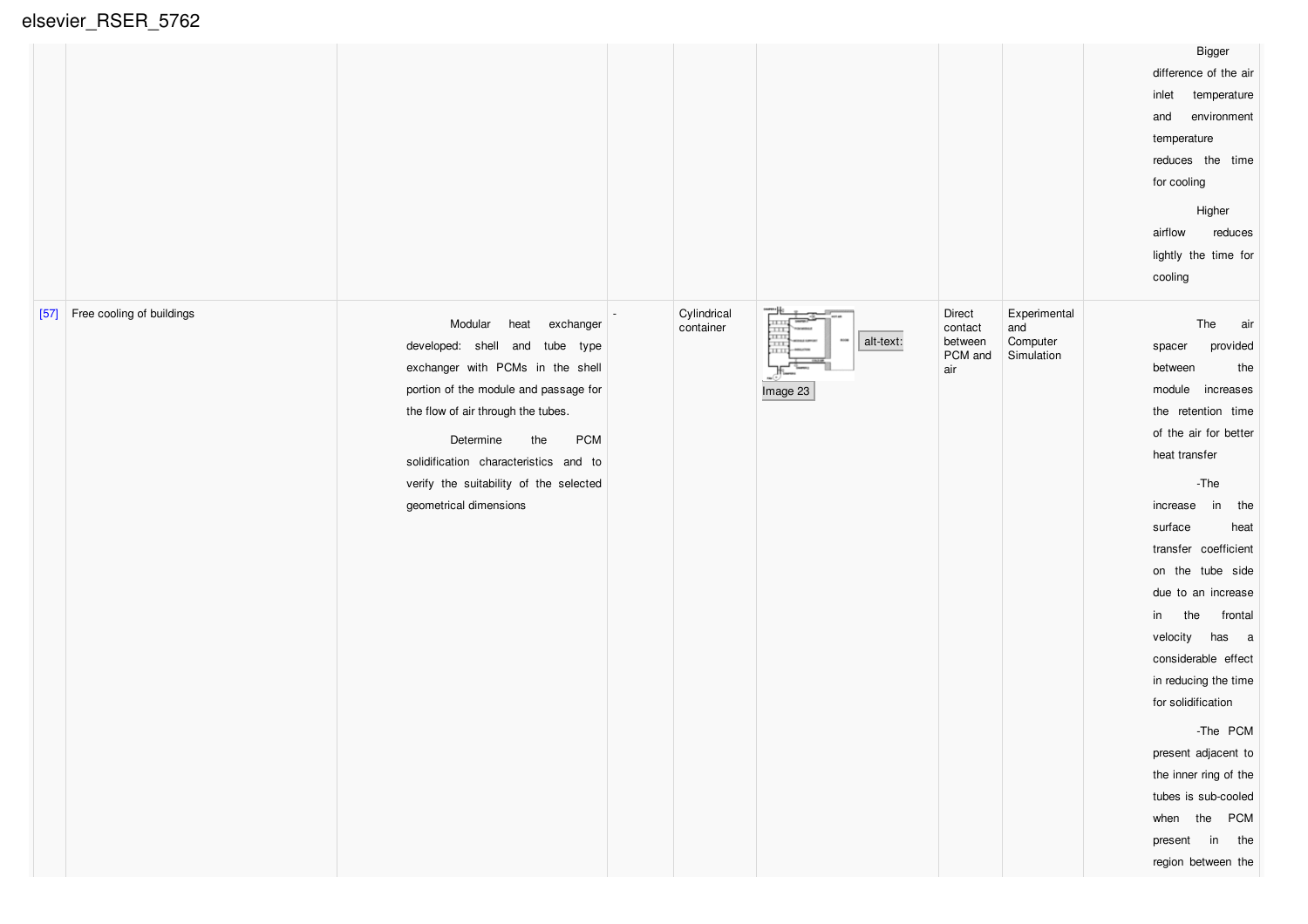| $[49]$ | Free cooling of buildings                   | Storage unit for building<br>ventilation in dry and hot climates<br>Experimentally<br>investigate<br>the influence of air flow rate and the<br>inlet temperature on cold<br>air<br>accumulation in PCM. | SP <sub>29</sub>            | Plates of<br>encapsulated<br><b>PCM</b> | ж<br>alt-text:<br>Image 24                                                                                                                                                                 | Direct<br>contact<br>between<br>PCM and<br>air | Experimental | two outer rings of<br>tubes attains the<br>solidus temperature<br>The<br>experimental<br>results indicate that<br>the PCM storage<br>can be used to<br>keep the hot air<br>within the defined<br>temperature limits<br>during day time by<br>releasing the cold<br>in PCM<br>stored<br>during night-time                                                                                             |
|--------|---------------------------------------------|---------------------------------------------------------------------------------------------------------------------------------------------------------------------------------------------------------|-----------------------------|-----------------------------------------|--------------------------------------------------------------------------------------------------------------------------------------------------------------------------------------------|------------------------------------------------|--------------|------------------------------------------------------------------------------------------------------------------------------------------------------------------------------------------------------------------------------------------------------------------------------------------------------------------------------------------------------------------------------------------------------|
| $[38]$ | Improve summer thermal comfort in buildings | Identify<br>the temperature<br>distribution along the ventilated cavity<br>Numerical<br>efficiency<br>evaluated<br>through a case study                                                                 | Micronal<br>T <sub>23</sub> | Plates of<br>encapsulated<br><b>PCM</b> | Wall<br><b>INFIRMS</b><br><b>False calling</b><br><b>Room</b><br>alt-text: Image<br>$\frac{1}{2}$<br>$\begin{array}{c} \text{R} \text{N} \\ \text{subtest} \end{array}$<br>$\overline{25}$ | Direct<br>contact<br>between<br>PCM and<br>air | Mathematical | Allowed<br>reduction of the<br>average<br>room<br>operative<br>temperature in July<br>of about 0.4 °C<br>with respect to the<br>common practice of<br><b>PCM</b><br>attaching<br>wallboards directly<br>on the partition wall<br>Indoor<br>conditions<br>were<br>kept for a longer<br>in<br>time<br>a a<br>comfortable range,<br>and<br>occasional<br>discomfort<br>sensations are less<br>intensive |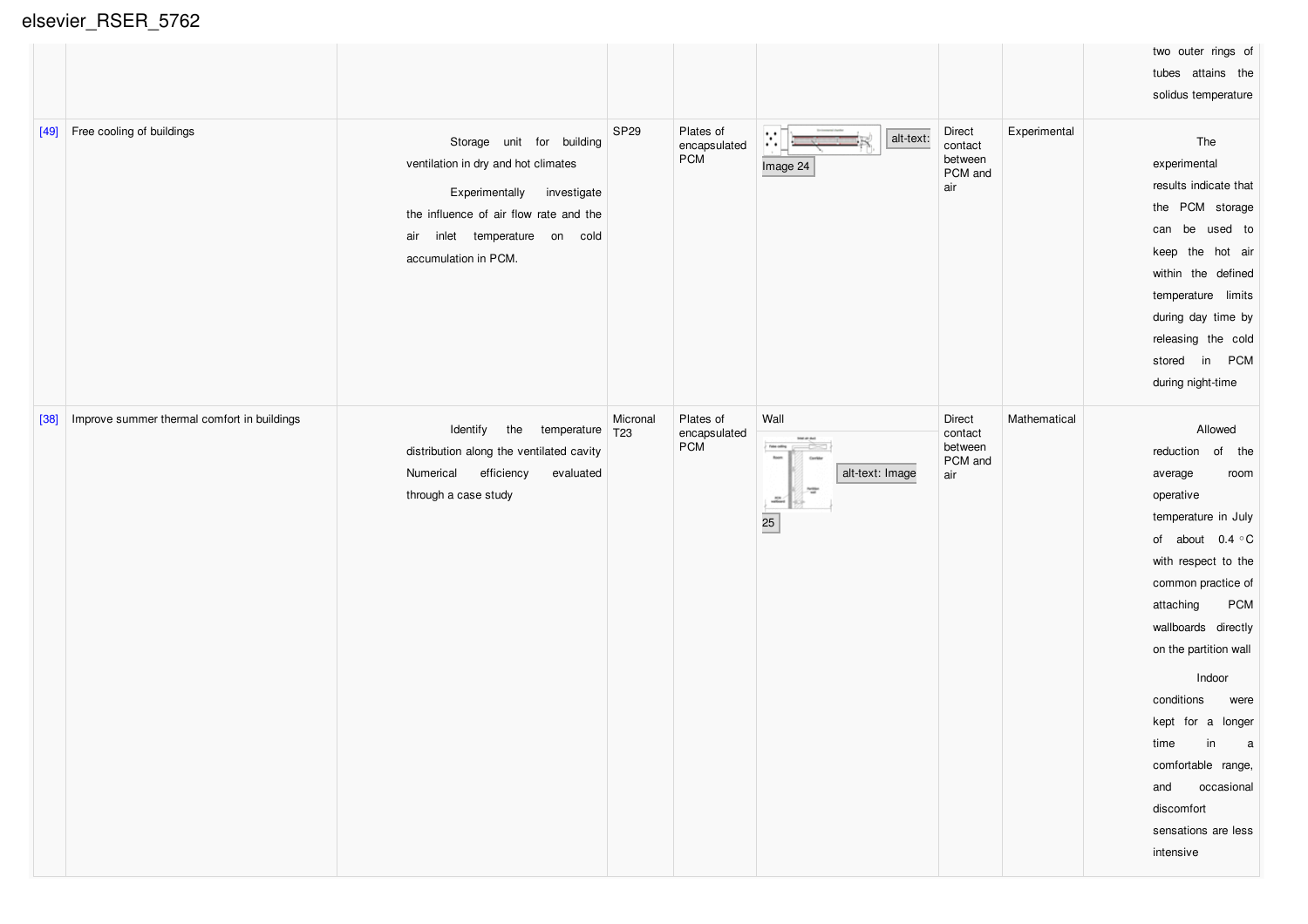## **3.3 Space heating (using auxiliary source) active methods**

A concept similar to active free cooling has been developed for space heating. However, for heating purposes the PCM-TES usually needs to be linked to auxiliary heat sources such as heat pumps or solar thermal collectors a temperature is not freely available during the winter. This will again allow the reduction of the heating system capacity and the annual running costs respectively. Space heating is possible through building different laye temperatures in order to fit with different auxiliary heat sources. These are provided mostly by solar thermal collector panels, air conditioning systems and heat pumps. Vakilaltojiar [58] designed and developed a thermal change materials for use with a reverse cycle air conditioner. The feasibility for using PCMs in residential houses was investigated (Fig. 4).

#### **A- During Winter**

1-Charging during the night time (Melting Process)



2-Discharging during the day time (Solidification Process):



#### **B- During Summer**

1-Charging during the night time (Freezing Process):



2-Discharging during the day time (Melting Process):



#### **Fig. 4** The proposed storage system for storing heat using two phase change materials [58].

alt-text: Fig. 4

The aim of this type of storage system was to be used for both space heating in winter and space cooling in summer. The chosen PCM layers were calcium chloride hexahydrate (CaC<sub>126H</sub>6H<sub>29</sub>O) and potassium fluoride tetra hy Three different configurations were used for encapsulating these materials: flat plain plastic bags, flat plastic bags with dimples, and conical capsules.

GZukowsky [59] studied numerically a system composed by a short term storage module that can cooperate with the UFAD (under floor air distribution) for heating applications. In this study PCM was not encapsulated into rect polyethylene film bag.

Yamaha and Misaki [60] investigated the use of paraffin mixture containers in the air ducts as storage devices for dir-conditioning air conditioning equipment. The air passed through a closed loop of the PCM tank and the a charging operation (Fig. 5(1)). Once the charging was finished, the air conditioning ran at its normal operation mode and the air bypassed the storage tank (Fig. 5(2)). The tank was completely discharged from 13:00 to 16:0 storage tank and cooled down the inlet temperature of the room (Fig. 5(3)). Real et al. [61] focussed on improving the performance of a heat pump based HVAC system with two thermal storage tanks using PCM. A cold tank was outside temperatures at night to cool the PCM with a high coefficient of performance (COP) and it is used later to cool the building when the outside temperature rises. The second tank was operated as an alternative hot re the flexibility to dissipate the heat to the tank at a constant temperature preventing the reduction of the COP below a minimum value. The HVAC system catered for the needs of the house during the required period and succe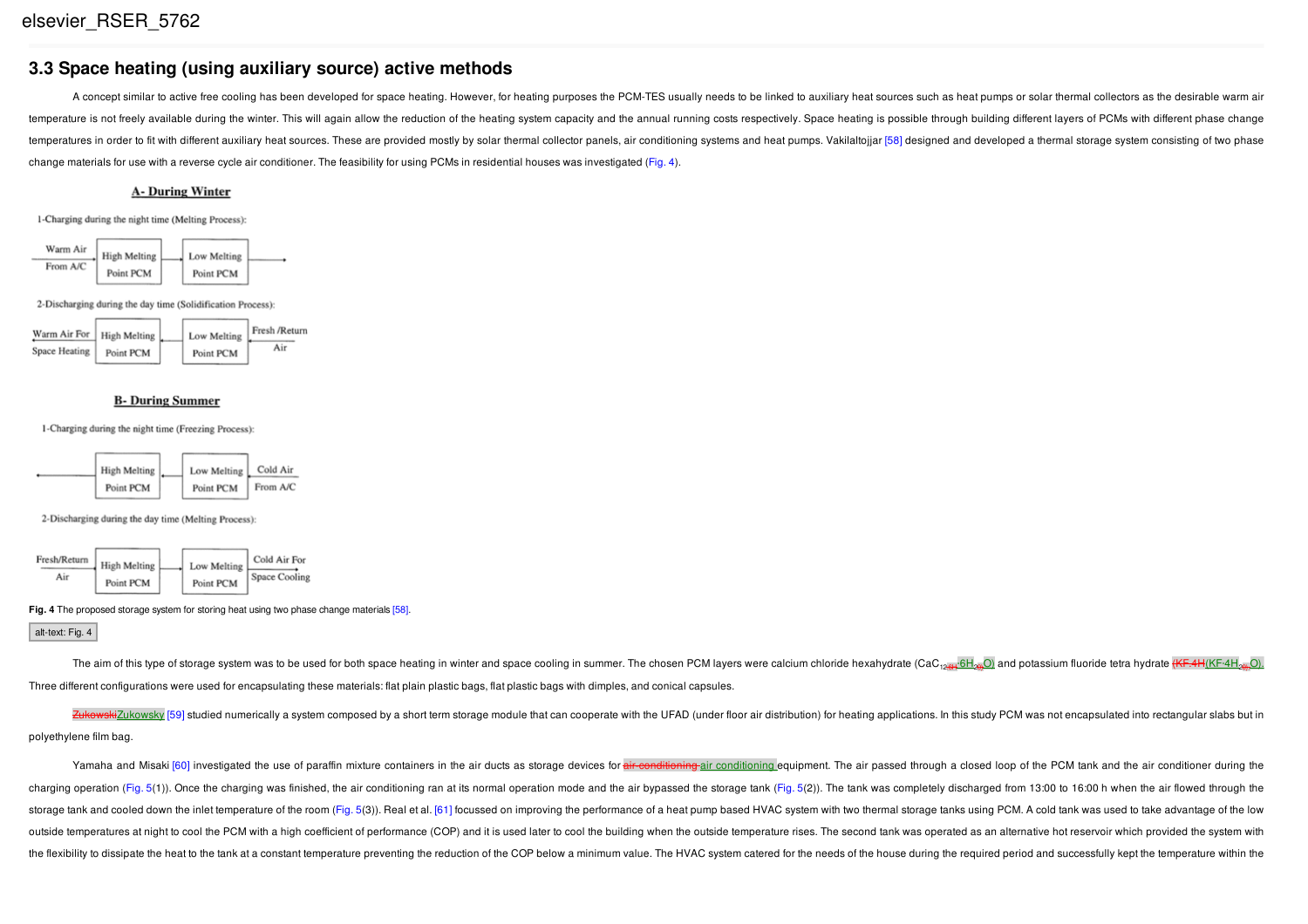#### established limits.



The heat pump coupled to TES was also investigated by Moreno et al. [62]. In this study the cold TES tank was used for shifting the cooling load of a small house-like structure. The PCM tank was able to supply 14.5% more c indoor temperature within the comfort zone of 20.65% longer than the water tank. An experimental study was conducted to investigate a suitable PCM to take advantage of an off-peak electricity tariff while a heat pump was i with an improvement in heat transfer techniques, the store size of the heat pump can be reduced by 30%. An extensive review on PCMs in domestic heat pump and air conditioning can be found in Moreno et al. Chaivat [64] also improve the efficiency of an air conditioner (Fig. 6) under Thailand's climate. The electrical power of the modified system could save around 9% or 3.94 kWh/day kWl h/day compared to the normal system at around 39.36 kWh/d 4.12 years.years Fig. 7.



Fig. 6 Prototype of the **air-conditioner** air conditioner integrating with the PCM bed [64].

alt-text: Fig. 6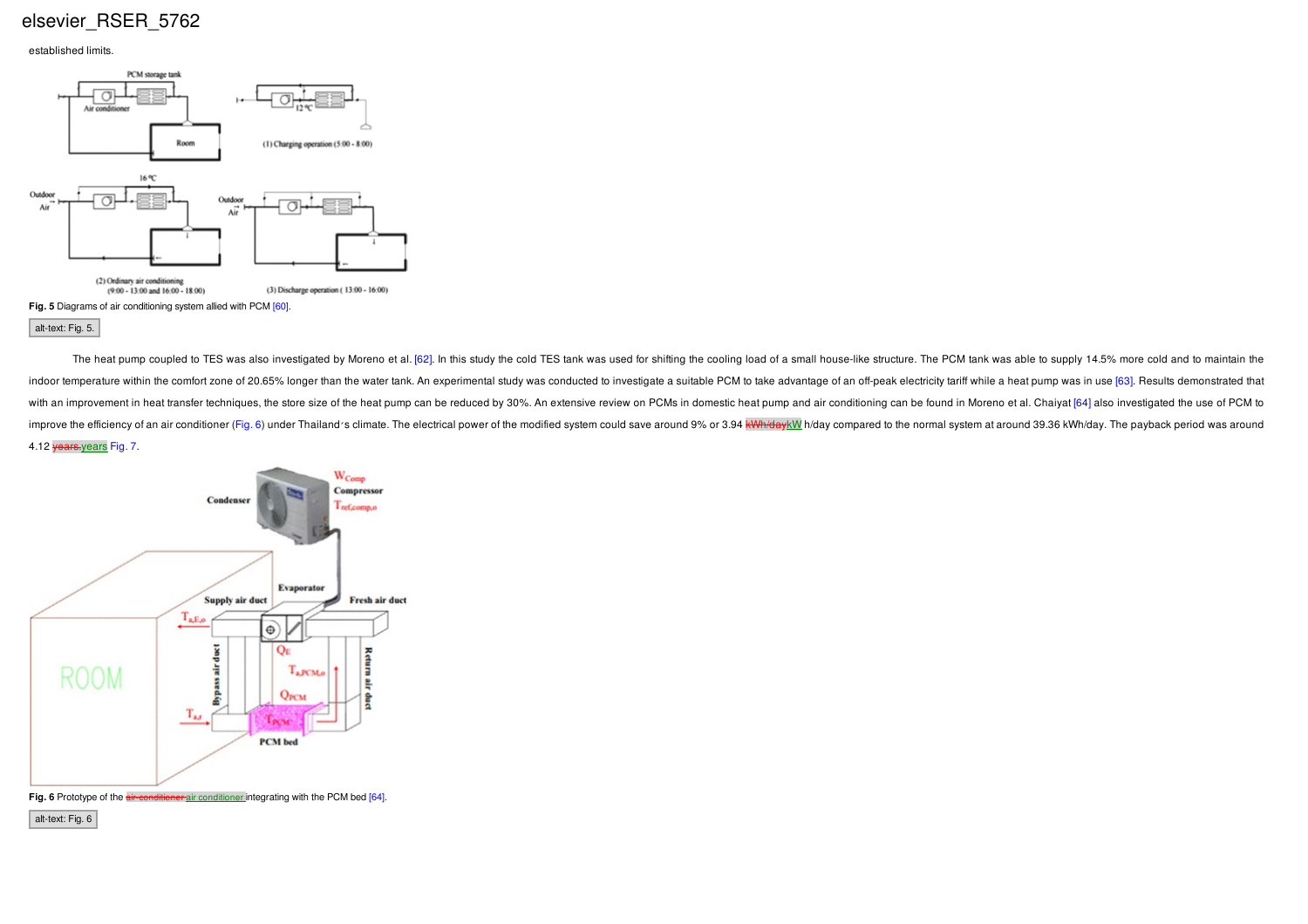

**Fig. 7** Schematic diagram of the air-based system used with storage [67]. alt-text: Fig. 7.

Extensive efforts have been made to apply TES to solar energy systems where heat is required to be stored during the day for use at night. This solution has also been investigated due to the high operating temperatures tha solar photovoltaic and thermal panels [65]. One of the first air-based heating systems was carried out by Morrison and Abdel Khaik Khalik [66]. Halawa [67] developed a similar storage system incorporating different layers collector. The experimental data was collected from Vakilaltojjar [58] and further developed the theoretical model. The study showed that the PCM with melting temperature of 29 °C was suitable for space heating, as thermal acceptable during the discharge tests. When the energy storage unit was discharged at a flow rate of 16 m<sup>3</sup>/h, the heat transferred was initially 2.75 kW and then reduced from 1.5 to 1 kW over the next 6 <del>hours.</del>h.

Biwole et al. [65] numerically investigated a system composed of an impure PCM situated in the back of a solar panel (SP). Results show that adding a PCM on the back of a solar panel can maintain the panel's operating temp 80 min under a constant solar radiation of 1000 W/m<sup>2</sup>. Arkar and Medved [16] studied a solar air heating system composed of a vacuum tube air solar collector and a TES. The system performance for the different intensities has shown that 54–67%54–67% of the heat produced by solar air heating systems in the daytime can be delivered during the night-time for building heating.

## **3.4 Patent research on air‐PCM TES air-PCM-TES and commercial technologies**

There are a few technologies available on the market of active and passive methods with TES for free cooling and heating (Table 6). Some of them are related with the patents listed in Table 5, as the Gool-phase cool-phase Nottingham University and Monodraught [68].

#### **Table 5** Publication of patents related with PCM-air exchange in the recent years.

#### alt-text: Table 5

| Title                                                | Inventor               | Company/Country                           | Year of publication |
|------------------------------------------------------|------------------------|-------------------------------------------|---------------------|
| Energy storage air conditioner                       | Liu Yongyan            | Electronic Institute of Cendu Xiwag/China | 2004                |
| Phase-change cold-storage device for air conditioner | Fang Guiyin Yang       | Najing University/China                   | 2006                |
| Building cooling apparatus using PCM                 | Hopper, Nicholas, John | Monodraught Itd/UK Butters Martin/UK      | 2009                |

#### **Table 6** Commercial technologies of free cooling and heating.

| alt-text: Table 6  |  |
|--------------------|--|
| alt-text: Image 26 |  |
| alt-text: Image 27 |  |
| alt-text: Image 28 |  |
| alt-text: Image 29 |  |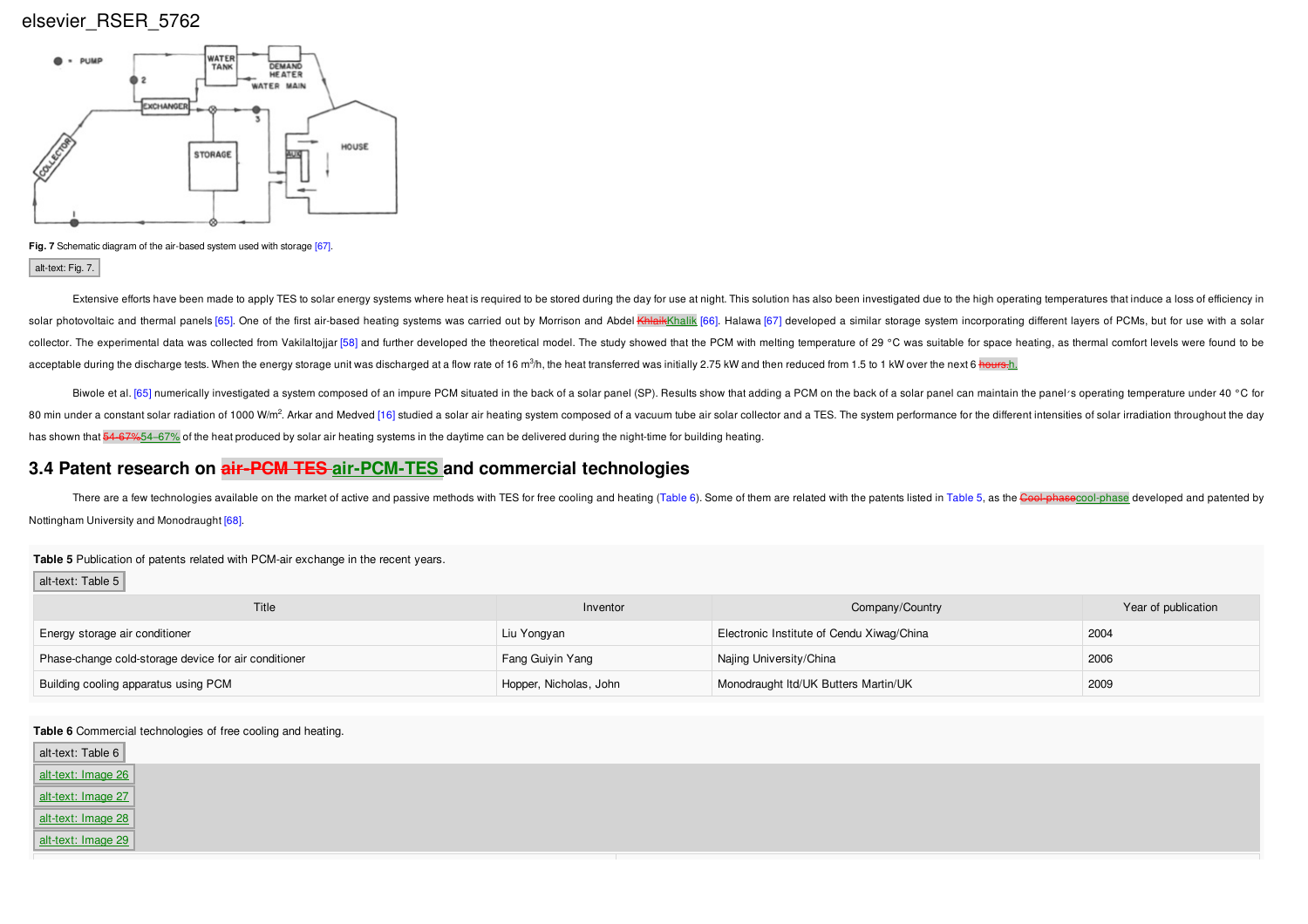

The Cool-phase during daytime analyses the internal temperature, the CO<sub>2</sub> level and the external air temperature every minute. If internal temperature or CO<sub>2</sub> thresholds are exceeded, it automatically allows Cool-phase t summer operation, night-time cooling is activated to purge the room with fresh air and at the same time the PCM is solidified and stores the roolness for the following day. The second Cool-phase model and the most recent, mounted in the ceiling containing an intelligent control system, fan, dampers and filters. The control system monitors the indoor air quality, inside and outside air temperatures and reacts accordingly. It does also contro recirculate the air within the building and the energy released or stored by the thermal batteries. Units represented as "A" n", "B" and "C" in Table 6 represents independent air PCM TES air-PCM-TES systems and unit "D" as system. The outside air is supplied directly to the system and released after crossing the phase change material. Unit "B" represents a simple panel containing a PCM that can be mounted directly in the ceiling and once aga +cooled/heated by passing through the solidified panel. Unit "C" was firstly applied as a PCM individual room conditioning system in the Imtech headquarters in Hamburg, Germany. Statistics obtained from their use show that of floor space are sufficient for office areas with cooling loads up to 60 W/m<sup>2</sup>; the system is capable of managing summer periods with overnight temperatures below 18 °C and keeping the room temperatures below 26 °C, the regards to the design of the facade in order to avoid the supply of overheated air. Another technology is Napevomo [71] (unit D), a prototype that has been set in a positive-energy house which participated to an internatio Europe". It contains an air-cooling system designed by Ango et al. [72] integrated inside the house floor between its structure poles. The system is composed of four LHTES devices each containing a horizontal energy storag bundle filled with paraffin wax. Two paraffin waxes were used, one with a 245,000 J/kg latent heat capacity (Rubitherm RT28 HC) and a melting temperature range spread around 28 °C, the second with a 134,000 J/kg latent hea around 21 °C (Rubitherm RT21) [73].

## **4 Conclusions**

The free cooling with air-PCM-TES-air-PCM-TES applications rely on the solidification of the PCM during night-time and release of the cold to the warm air during day-time-day time. Space heating occurs in the vice versa pr study carried out rigorous technological review of air PCM TES applications for heating and cooling applications in the buildings. The conclusions from the study are summarised as follows:

- **•** Passive methods include the insertion of PCM into walls, glass, floor, roof and solar chimney in contact with ambient air and the heat transfer between them occurs naturally.
- Passive methods present advantages as low initial and running costs, however, the heat storage is limited, not operating effectively for much warmer climates where higher temperature differences are required.
- . Active methods can overcome these issues by forcing the air and therefore enhancing the heat transfer with the PCM-TES unit. For active free cooling applications only the energy consumption for a fan remains and the cool temperature allowing solidifying the PCM overnight time and consequently cooling down the warm ambient air during day time.
- **•** Most of the works related with the heating of buildings have been studied using auxiliary sources such as air conditioning, heat pump and solar collectors.
- **•** Some cooling and heating applications using passive and active methods have been successfully investigated, patented and inserted into the market.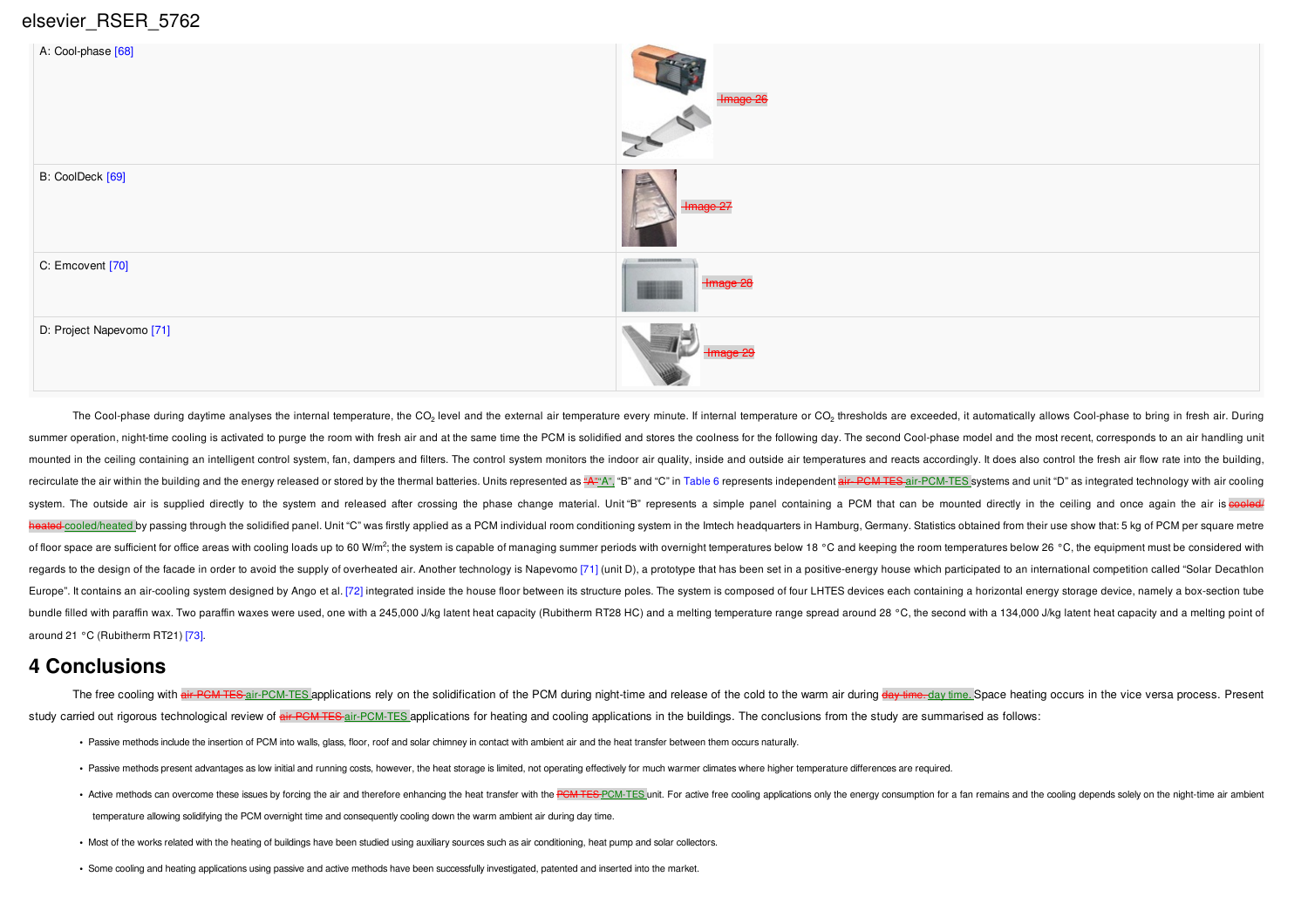| elsevier RSER 5762 |  |
|--------------------|--|
|                    |  |

## **Uncited references**

[54–57,69,70].

# **References**

| [1] Buildings and Climate Change. A Summary for Decision-Makers, UNEP's Sustainable Buildings & Climate Initiative (SBCI) 2009; 987-92-807-3064-7. |  |
|----------------------------------------------------------------------------------------------------------------------------------------------------|--|
| Buildings and climate change. A summary for decision-makers, UNEP's sustainable buildings & climate initiative (SBCI); 2009. 987-92-807-3064-7.    |  |

[2] J.LaustsenEnergy Efficiency Requirements in Building CodesEnergy Efficiency Policies for New Buildings (IEA Information paper)2008 Laustsen J. Energy efficiency requirements in building codes. Energy effic policies new build (IEA information paper); 2008.

#### **[3]**

E. Annunziata, M. Frey and F. Rizzi, Towards nearly zero-energy buildings: the state-of-art of national regulations in Europe, *Energy* **57**, 2013, 125–133.

#### **[4]**

L. Lombard, J. Ortiz and P. Pout Christine, A review on buildings energy consumption information, *Energy and BuildingsBuild* **40**, 2008, 394–398.

## **[5]**

B.M. Diaconu, Thermal energy savings in buildings with PCM-enhanced envelope: Influenceinfluence of occupancy pattern and ventilation, *Energy and BuildingsBuild* **43**, 2011, 101–107.

## **[6]**

J. Jeon, J. Seo, S. Jeong and S. Kim, PCM application Methodsmethods for Residential Building Using Radiant Floor Heating Systems. Building Environment & Materials Lab.residential building using radiant floor heating syste

749, 2010, Building Environment & Materials Lab, School of Architecture Soongsil University; Seoul, Republic of Korea.

## **[7]**

L. Cabeza, A. Castell, C. Barreneche, A. Gracia and A. Fernández, Materials used as a PCM in thermal energy storage in buildings: A buildings-A review, Renewable and Sustainable Renew Sustain Energy Reviews Rev 15, 2011, 1

#### **[8]**

M. Telkes, Remarks on thermal energy storage using sodium sulphate decahydrate and water, *SolarSol Energy* **20**, 1978, 107.

### **[9]**

G.A. Lane, Adding strontium chloride or calcium hydroxide to calcium chloride hexahydrate heat storage material, *SolarSol Energy* **27**, 1981, 73–75.

#### **[10]**

H. Mehling and L.F. Cabeza, Heat and Cold Storagecold storage with PCM: An Upan up to Date Introductiondate introduction into Basicsbasics and Applicationsapplications, 2008, SpringerBerlin, Heidelberg, Germany.

#### **[11]**

R. Velrai and A. Pasupathy, Phase Change Material Based Thermal Storage For Energy Conservation In Building Architecture change material based thermal storage for energy conservation in building architecture. *Internationa JournalJ* **7**, 2006, 147–159.

### **[12]**

B. Zalba, J. Marin, L. Cabeza and H. Mehling, Review of thermal energy storage with phase change: materials, heat transfer analysis and applications, **Applied Thermal Engineering** Appl Therm Eng 23, 2003, 251-283.

#### **[13]**

M.M. Farid, A. Khudhair, S. Razack and S. Al-Hallaj, A review on phase change energy storage: materials and applications, Energy Conversion and Managemen(Convers Manag 45, 2004, 1597-1615.

#### **[14]**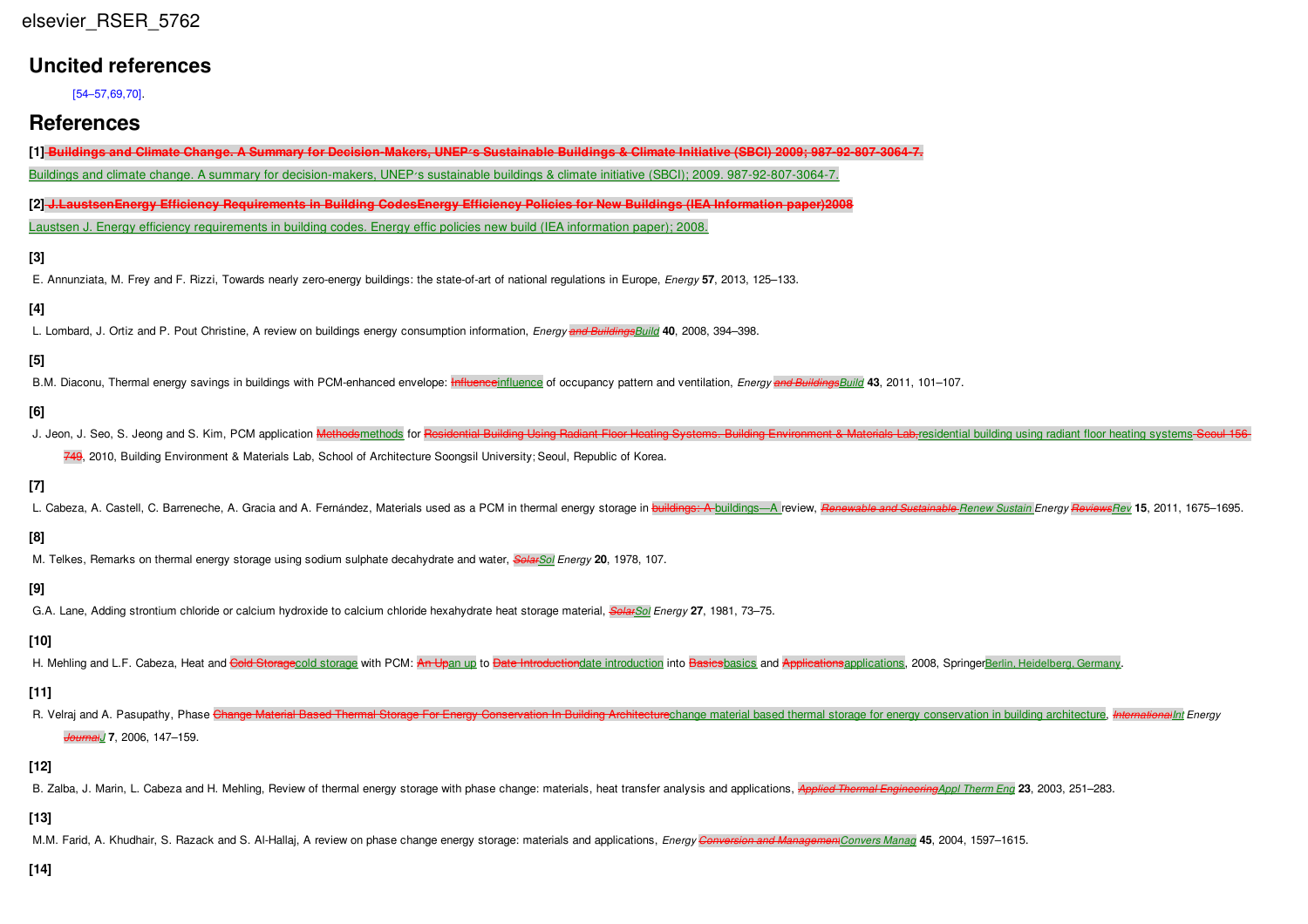B. Zalba, J. Marin, L. Cabeza and H. Mehling, Free cooling of buildings with phase change materials, *Int J of RefrigerationJ Refrig* **27**, 2004, 839–849.

#### **[15]**

M.A. Hamdan and F.A. Elwerr, Thermal energy storage using a phase change material, *SolarSol Energy* **56**, 1996, 183–189.

#### **[16]**

C. Arkar and S. Medved, Free cooling of a building using PCM heat storage integrated into the ventilation system, *SolarSol Energy* **81**, 2007, 1078–1087.

#### **[17]**

J.R. Turnpenny, D.W. Etheridge and D.A. Reay, Novel ventilation cooling system for reducing air conditioning in buildings: Part I: testing and theoretical modelling, Appl Thermal Therm Energy 20, 2000, 1019-1037.

#### **[18]**

K. Yanbing, J. Yi and Z. Yinping, Modelling and experimental study on innovative passive cooling system –NVP system–NVP system, *Energy and BuildingsBuild* **35**, 2003, 417–425.

## **[19]**

G. Hed and R. Bellander, Mathematical modelling PCM air heat exchanger, *Energy and BuildingsBuild* **38**, 2006, 82–89.

#### **[20]**

V. Butala and U. Stritih, Experimental investigation of PCM cold storage, *Energy and BuildingsBuild* **41**, 2009, 354–359.

#### **[21]**

S. Takeda, K. Nagano, T. Mochida and K. Shimakura, Development of a ventilation system utilizing thermal energy storage for granules containing phase change materials, *SolarSol Energy* **77**, 2004, 329–338.

### **[22]**

K. Nagano, S. Takeda, T. Mochida, K. Shimakura and T. Nakamura, Study of a floor supply air conditioning system using granular phase change material to augment building mass thermal storage - Heat response in small scale e *Energy and BuildingsEnergy Build* **38**, 2006, 436–446.

#### **[23]**

C. Arkar, B. Vidrih and S. Medved, Efficiency of free cooling using latent heat storage integrated into the ventilation system of a low energy building, International Journal of Refrigeration lnt J Refrig 30, 2007, 134-143

#### **[24]**

A. Regin, S. Solanki and J. Saini, Heat transfer characteristics of thermal energy storage system using PCM capsules: A review, A Review. Renewable and Sustainable Renew Sustain Energy ReviewsRev 12, 2008, 2438-2458.

### **[25]**

M. Kenisarin and L. Mahkamov, Solar energy storage using phase change materials, *Renewable and Sustainable Renew Sustain Energy ReviewsRev* **11**, 2007, 1913–1965.

### **[26]**

V. Tyagi and D. Buddhi, PCM thermal storage in buildings: Aa state of art, *Renewable and Sustainable Renew Sustain Energy ReviewsRev* **11**, 2007, 1146–1166.

## **[27]**

D.A. Neeper, Thermal dynamics of wallboard with latent heat storage, *SolarSol Energy* **68**, 2000, 393–403.

## **[28]**

M. Ahmad, A. Bontemps, H. Sallee and D. Quenard, Thermal testing and numerical simulation of a prototype cell using light wallboards coupling vacuum isolation panels and phase change material, *Energy* and Building Build 3

## **[29]**

C. Chen, H. Guo, Y. Liu, H. Yue and C. Wang, A new kind of phase change material (PCM) for energy-storing wallboard, *Energy and BuildingsBuild* **40**, 2008, 882–890.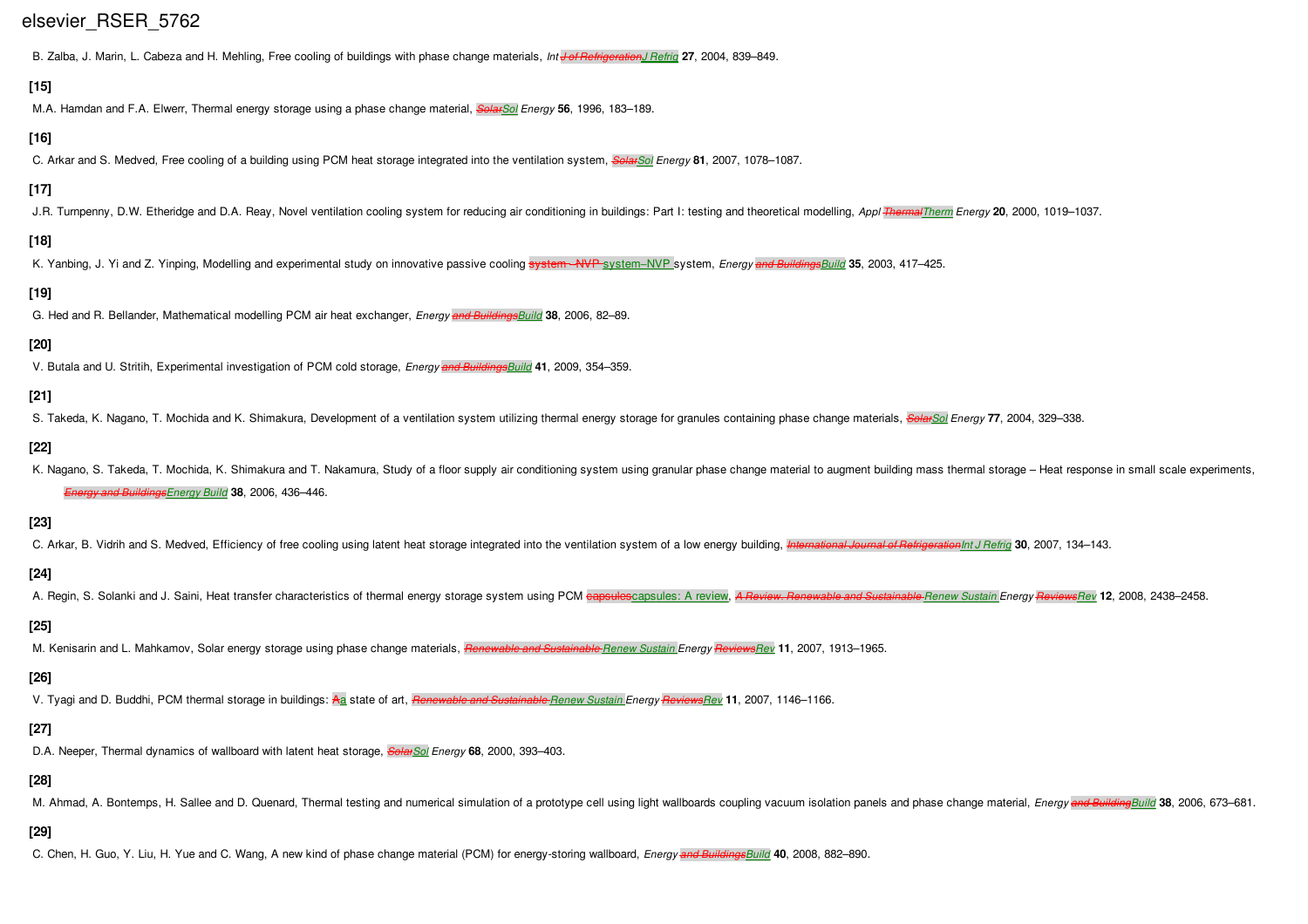## **[30]**

F. Kuznik, J. Virgone and J. Noel, Optimization of a phase change material wallboard for building use, *Applied Thermal EngineeringAppl Therm Eng* **28**, 2008, 1291–1298.

## **[31]**

W. Xiao, X. Wang and Y. Zhang, Analytical optimization of interior PCM for energy storage in lightweight passive solar room, *AppliedAppl Energy* **86**, 2009, 2013–2018.

### **[32]**

K.O. Lee, M.A. Medina, E. Raith and X. Sun, Assessing the integration of a thin phase change material (PCM) layer in a residential building wall for heat transfer reduction and management. Applied Applied Applied Applied A

#### **[33]**

c<del>m.com/footer\_posts/how‐the‐pcm‐works}</del>http://www.glassxpcm.com/footer\_posts/how‐the‐pcm‐works〉

### **[34]**

X. Xu, Y. Zhang, K. Lin, H. Di and R. Yang, Modelling and simulation on the thermal performance of shape-stabilized phase change material floor used in passive solar buildings, Energy and Buildings and Buildings, 2005, 108

### **[35]**

A. Pasupathy and R. Velraj, Effect of double layer phase change material in building roof for year round thermal management, *Energy and BuildingsBuild* **40**, 2008, 193–203.

### **[36]**

E. Alawadhi and H.J. Algallaf. Building roof with conical holes containing PCM to reduce the cooling load: Numerical numerical study. Energy Conversion and Management Convers Manag 52, 2011, 2958-2964.

### **[37]**

S. Liu and Y. Li, Heating performance of a solar chimney combined PCM: Aa numerical case study, *Energy and BuildingsEnergy Build* **99**, 2015, 117–130.

### **[38]**

G. Evola, L. Marletta and F. Sicurella, Simulation of a ventilated cavity to enhance the effectiveness of PCM wallboards for summer thermal comfort in buildings, Energy and BuildingsBuild 70, 2014, 480-489.

### **[39]**

A. Castell, M. Belusko, F. Bruno and L. Cabeza, Maximisation of heat transfer in a coil in tank PCM cold storage system, Maximisation of heat transfer in a coil in tank PCM cold storage system a coil in tank PCM cold stora

#### **[40]**

M. Ravikumar and P. Srinivasan, Phase change material as thermal energy storage material for cooling of buildings, *J TheoTheor Appl Info TechInf Technol* **4**, 2008, 503–511.

### **[41]**

B.M. Diaconu and M. Cruceru, Novel concept of composite phase change material wall system for year-round thermal energy savings, *Energy and BuildingEnergy Build* **42**, 2010, 1759–1772.

### **[42]**

A. Sharma, V. Tyagi, C. Chen and D. Buddhi, Review on thermal energy storage with phase change materials and applications, Renewable and Sustainable Renew Sustain Energy ReviewsRey 13, 2009, 318-345.

### **[43]**

Bruno F. Using phase change materials (PCMs) for space heating and cooling in buildings. In: Proceedings of AIRAH performance enhanced building environmentally sustainable design conference; 2004.

### **[44]**

H. Liu and H.B. Awbi, Performance of phase change materials boards under natural convection, *Building and EnvironmentBuild Environ* **44**, 2009, 1788–1793.

#### **[45]**

D. Feldman and D. Banu, DSC analysis for evaluation of an energy storing wallboard, *Thermochim Acta* **272**, 1996, 243–251.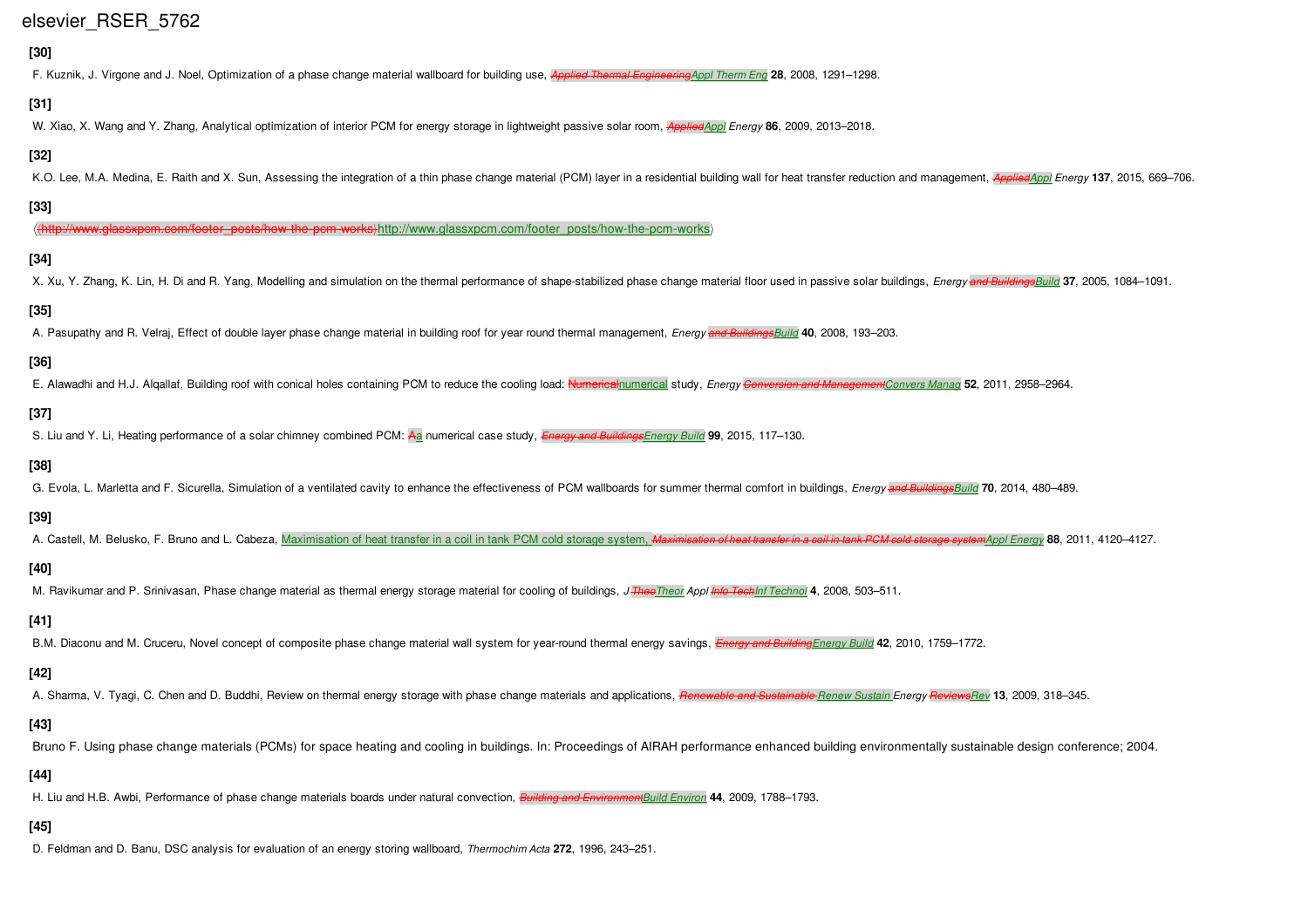[46] A.RuddPhase-change material wallboard for distributed thermal storage in buildingspaper no. ASHRAE Trans 99 part 2, 37241993

Rudd A. Phase-change material wallboard for distributed thermal storage in buildings. ASHRAE Trans 99 part 2 Paper no. 3724; 1993.

#### **[47]**

D. David, F. Kuznik and J.J. Roux, Numerical study of the influence of the convective heat transfer on the dynamical behaviour of a phase change material wall, Applied Thermal Engineering Appl Therm Eng 31, 2011, 3117-3124

#### **[48]**

C. Stetiu and H. Feustel, Phase Change Wallboards Phase-change wallboards and Mechanical Night Ventilationmechanical night ventilation in Commercial Buildings ommercial buildings, 1996, Lawrence Berkeley National Laborator CA.

#### **[49]**

A. Waqas and S. Kumar, Utilization of latent heat storage unit for comfort ventilation in buildings in hot and dry climates, *Int J Green Energy* **8**, 2011, 1–24.

#### **[50]**

V. Raj and R. Velraj, Review on free cooling of buildings using phase change materials, *Renewable and Sustainable Renew Sustain Energy ReviewsRev* **14**, 2010, 2819–2829.

[51] ASHRAE. Handbook of Fundamentals, American Society of Heating, Refrigeration and Air Conditioning Engineers, Inc. Atlanta, GA: 2001. ASHRAE, Handbook of fundamentals, 2001, American Society of Heating, Refrigeration and Air Conditioning Engineers Inc.; Atlanta, GA.

#### **[52]**

Mehling H, Heibler S, Cabeza L, News on the application of PCMs for heating and cooling of buildings. IEA, ECES IA Annex 17, Advanced thermal energy storage trough phase change materials and chemical reactions – feasibility studies and demonstration projects. 3rd Workshop, 1‐21–2 October 2002, Tokyo, Japan; 2002.

#### **[53]**

ASHRAE. ANSI-ASHRAE 55a-1995, Addendum to ANSI-ASHRAE Standard 55-1992, Thermalthermal environmental conditions for human occupancy. American Societysociety of Heating, Refrigeratingheating, refrigerating and Air Conditioning Engineers, air conditioning engineers, Atlanta, Inc; 1995.

#### **[54]**

J.R. Turnpenny, D.W. Etheridge and D.A. Reay, Novel ventilation system for reducing air conditioning in buildings. Part II: testing of prototype, Applied Thermal Engineering Appl Therm Eng 21, 2001, 1203-1217.

#### **[55]**

K. Nagano, S. Takeda and K. Shimakura, Thermal characteristics of a direct heat exchange system between granules with phase change material and air, Applied Thermal Engineerine Appl Therm Eng 24, 2004, 2131-2144.

#### **[56]**

J.M. Marín, B. Zalba, L.F. Cabeza and H. Mehling, Improvement of a thermal energy storage using plates with paraffin-graphiteparaffin-graphite composite, Heat Mass Transfer Transf 48, 2005, 2561-2570.

#### **[57]**

V. Raj and R. Velraj, Heat transfer and presure drop studies on a PCM-heat exchanger module for free cooling applications, International Journal of Thermal Sciences Int J Therm Sci 50, 2011, 1573-1582.

#### **[58]**

S.M. Vakilaltojjar, Phase change thermal storage system for space heating and cooling [Ph.D. thesis] Ph.D. Thesis, 2000, School AME, University of South Australia; Australia.

#### **[59]**

M. Zukowsky, Mathematical modelling and numerical simulation of a short term thermal energy storage system using phase change material for heating applications, Energy Convers MamManag 48, 2007, 155-165.

#### **[60]**

M. Yamaha and S. Misaki, The evaluation of peak shaving by a thermal storage system using phase-change materials in air distribution systems, *HVAC&RHVACR Res SpecialSpec Issue* **12**, 2006, 3c.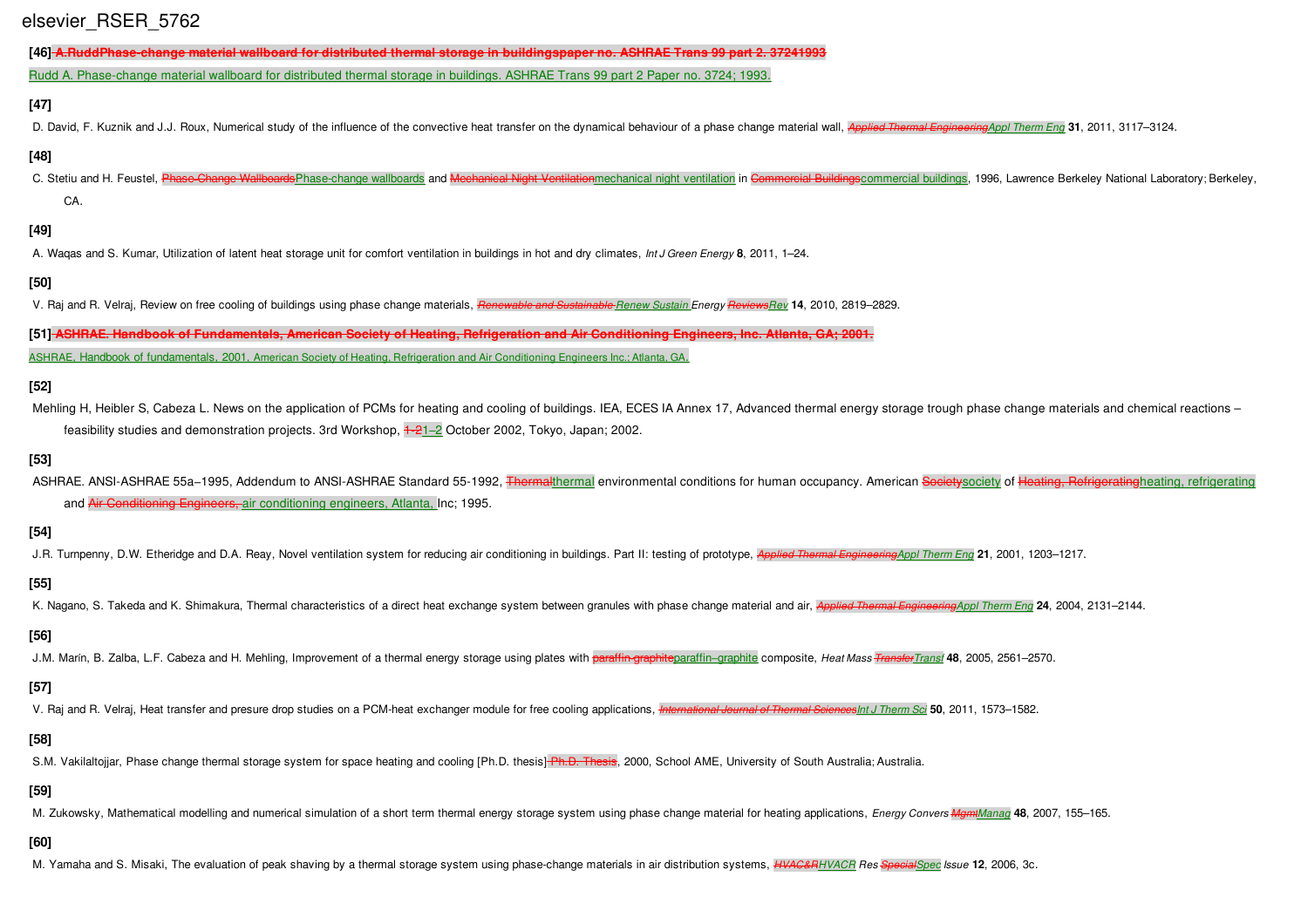| [61] Real, A., García, V., Domenech, L., Renau, J., Montés, N., and Sánchez, F. Improvement of a heat pump based HVAC system with PCM thermal storage for cold accumulation and heat dissipation. Energy<br>and Buildings 83: 108-116        |
|----------------------------------------------------------------------------------------------------------------------------------------------------------------------------------------------------------------------------------------------|
| A. Real, V. García, L. Domenech, J. Renau, N. Montés and F. Sánchez, Improvement of a heat pump based HVAC system with PCM thermal storage for cold accumulation and heat dissipation, <i>Energy Build</i> 83, 2014, 108-116.                |
| $[62]$                                                                                                                                                                                                                                       |
| P. Moreno, A. Castelo, C. Solé, G. Zsembinszki and L. Cabeza, PCM thermal energy storage tanks in heat pump system for space cooling, Energy and BuildingsBuild 82, 2014, 399-405.                                                           |
| $[63]$                                                                                                                                                                                                                                       |
| F. Agyenim and N. Hewitt, The development of a finned phase change material (PCM) storage system to take advantage of off-peak electricity tariff for improvement in cost of heat pump operation, Energy and Buildings Build 4<br>1552-1560. |
| $[64]$                                                                                                                                                                                                                                       |
| N. Chaiyat, Energy and economic analysis of a building air-conditioner with a phase change material (PCM), Energy Conversion and Management Convers Manag 94, 2015, 150-158.                                                                 |
| $[65]$                                                                                                                                                                                                                                       |
| P.H. Biwole, P. Eclache and F. Kuznik, Phase-change materials to improve solar panel's performance, <i>Energy and BuildingsEnergy Build</i> 62, 201359-67-59-37.                                                                             |
| [66]                                                                                                                                                                                                                                         |
| D. Morrison and S. Abdel-Khalik, Effect of phase change energy storage on the performance of air based and liquid based solar heating systems, Solar Sol Energy 20, 1978, 57–67.                                                             |
| $[67]$<br>E. Halawa, Thermal performance analysis of a roof integrated solar heating system incorporating phase change thermal storage [Ph.D. thesis] Ph.D. Thesis, 2005, School AME, University of South Australia; Australia.              |
| $[68]$                                                                                                                                                                                                                                       |
| (thttp://www.monodraught.com)http://www.monodraught.com//                                                                                                                                                                                    |
| [69]                                                                                                                                                                                                                                         |
| ({http://www.elimator.com/en/home}http://www.climator.com/en/home//}                                                                                                                                                                         |
| $[70]$                                                                                                                                                                                                                                       |
| ({http://www.emco-klima.com}http://www.emco-klima.com//}                                                                                                                                                                                     |
| $[71]$                                                                                                                                                                                                                                       |
| (thttp://www.napevomo.org)http://www.napevomo.org//)                                                                                                                                                                                         |
| $[72]$<br>Ango S.E., SE, Bruneau D., D. Sebastian P., P. Sommier A. Caracterisation expérimentale des performances d'und un échangeur à faisceau tubulaire air/MCP. In: Proceedings of SFT 2011 Congress, congress. Perpignan,               |

France, pp. 1005–1011.France; 2011. p. 1005–11.

## **[73]**

F. Rouault, D. Burneau, P. Sebastien and J. Lopez, Experimental investigation and modelling of a low temperature PCM thermal energy exchange and storage system, Energy and BuildingBuild 83, 2014, 96-107.

## **Queries and Answers**

### **Query:**

Please confirm that given names and surnames have been identified correctly and are presented in the desired order.